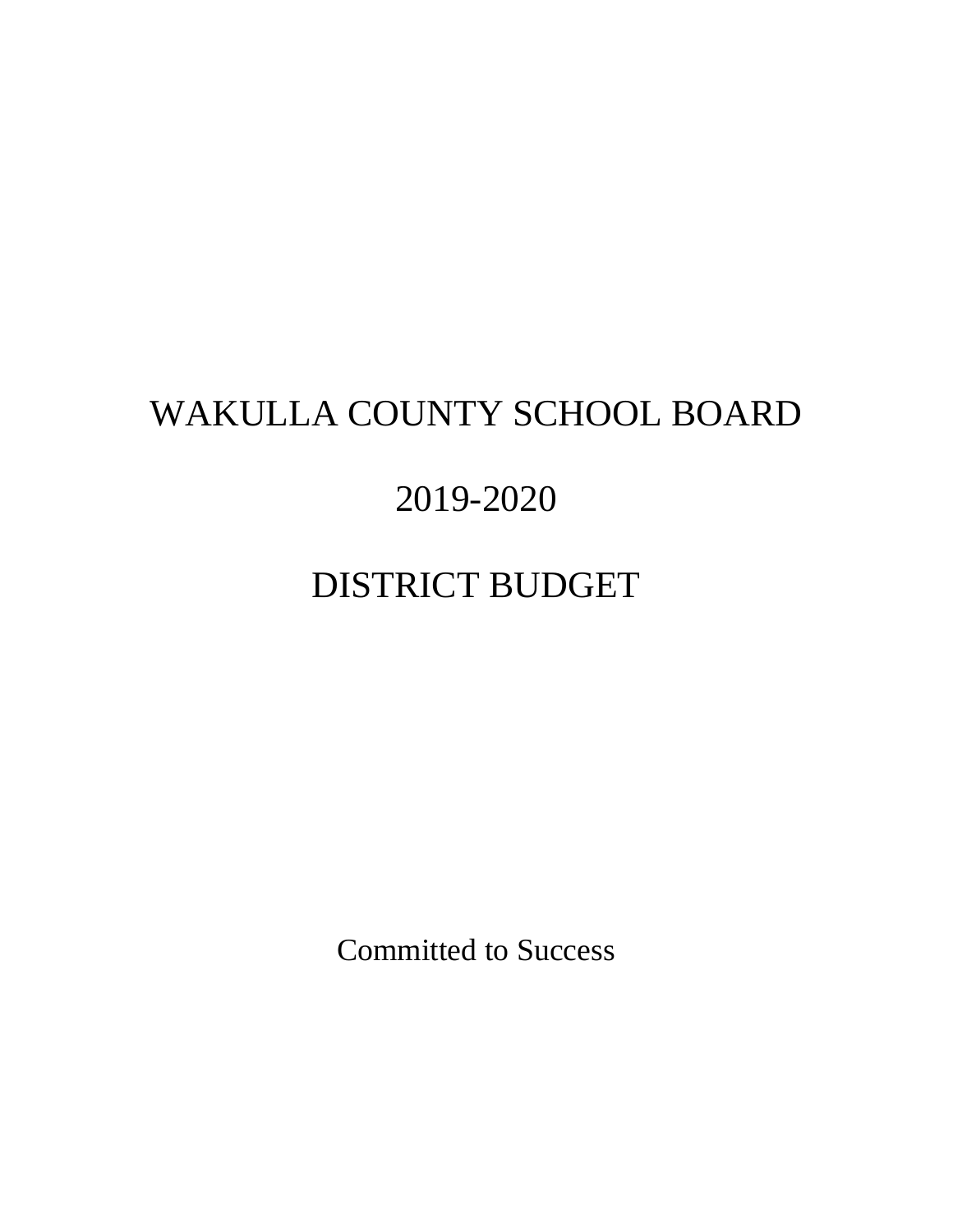### **ROBERT PEARCE**

Superintendent

### **GREGORY THOMAS**

School Board Chair District IV

## **VERNA BROCK**

School Board Member District I

### **MELISA TAYLOR**

School Board Vice Chair District II

## **REBECCA COOK**

School Board Member District III

## **JOANN DANIELS**

School Board Member District V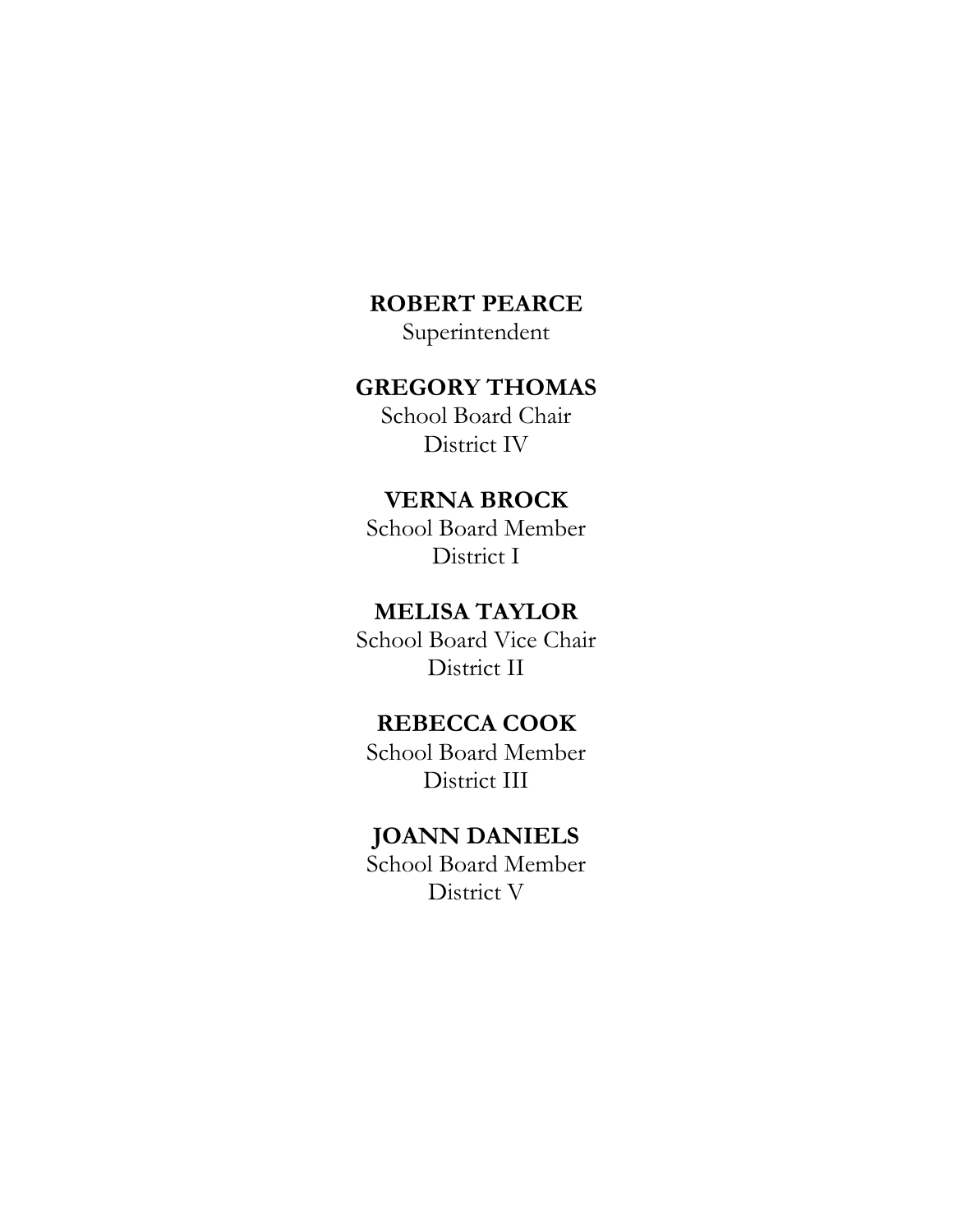#### **DISTRICT SCHOOL BOARD OF WAKULLA COUNTY DISTRICT SUMMARY BUDGET Fiscal Year 2019-20**

| SECTION I. ASSESSMENT AND MILLAGE LEVIES                               |          |                                | Page 1           |
|------------------------------------------------------------------------|----------|--------------------------------|------------------|
| A. Certified Taxable Value of Property in County by Property Appraiser |          |                                | 1,484,669,471.00 |
| B. Millage Levies on Nonexempt Property:                               |          | <b>DISTRICT MILLAGE LEVIES</b> |                  |
|                                                                        | Nonvoted | Voted                          | Total            |
| 1. Required Local Effort                                               | 4.0080   |                                | 4.0080           |
| 2. Prior-Period Funding Adjustment Millage                             |          |                                |                  |
| 3. Discretionary Operating                                             | 0.7480   |                                | 0.7480           |
| 4. Additional Operating                                                |          |                                |                  |
| 5. Additional Capital Improvement                                      |          |                                |                  |
| 6. Local Capital Improvement                                           | 1.5000   |                                | 1.5000           |
| 7. Discretionary Capital Improvement                                   |          |                                |                  |
| 8. Debt Service                                                        |          |                                |                  |
| <b>TOTAL MILLS</b>                                                     | 6.2560   |                                | 6.2560           |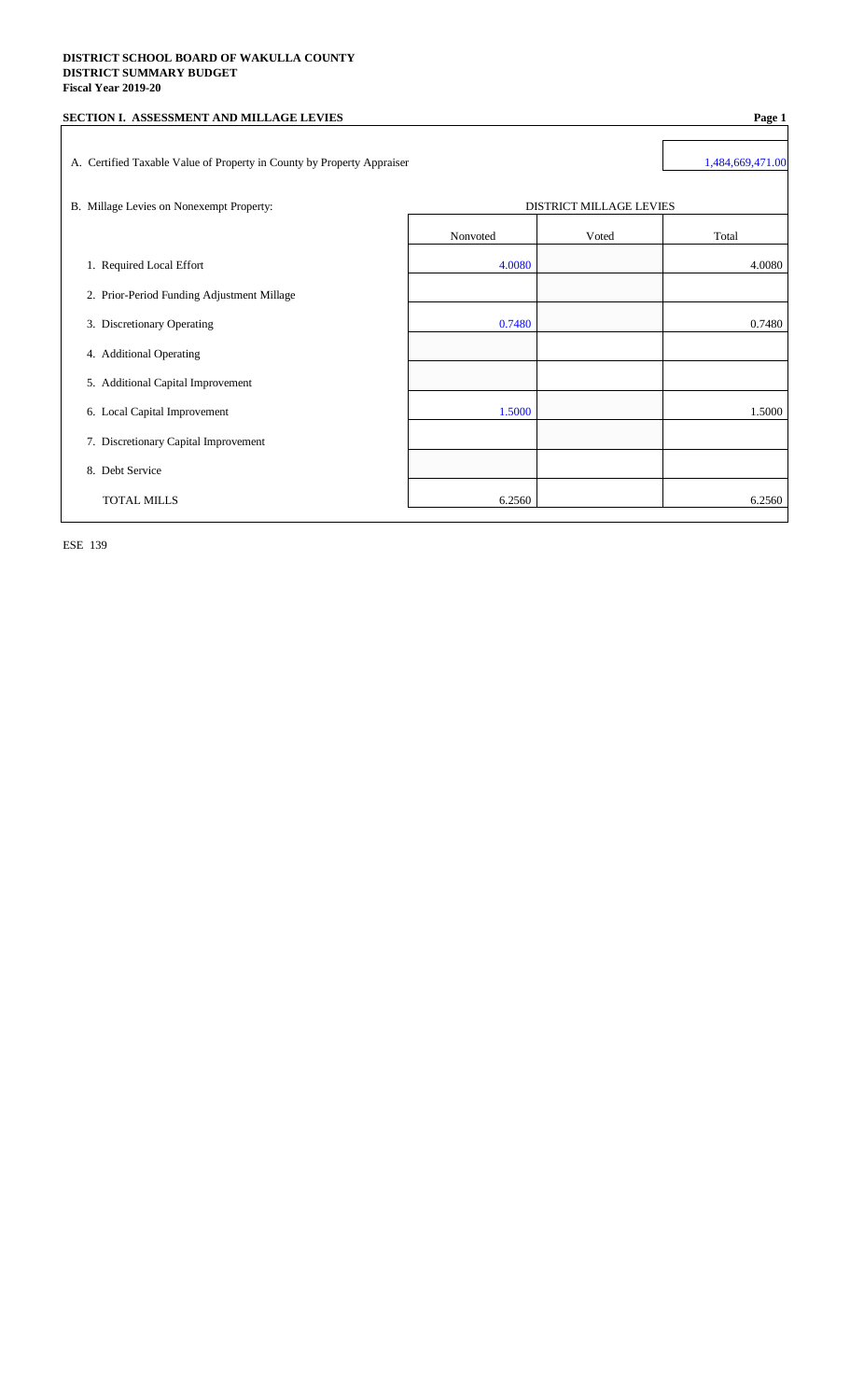| <b>SECTION II. GENERAL FUND - FUND 100</b>                            |              | Page 2                       |
|-----------------------------------------------------------------------|--------------|------------------------------|
|                                                                       | Account      |                              |
| <b>ESTIMATED REVENUES</b><br><b>FEDERAL:</b>                          | Number       |                              |
| Federal Impact, Current Operations                                    | 3121         |                              |
| Reserve Officers Training Corps (ROTC)                                | 3191         | 75,000.00                    |
| Miscellaneous Federal Direct                                          | 3199         |                              |
| <b>Total Federal Direct</b>                                           | 3100         | 75,000.00                    |
| FEDERAL THROUGH STATE AND LOCAL:                                      |              |                              |
| Medicaid<br><b>National Forest Funds</b>                              | 3202<br>3255 | 80,000.00<br>110,000.00      |
| Federal Through Local                                                 | 3280         | 180,506.00                   |
| Miscellaneous Federal Through State                                   | 3299         |                              |
| Total Federal Through State and Local                                 | 3200         | 370,506.00                   |
| STATE:                                                                |              |                              |
| Florida Education Finance Program (FEFP)<br>Workforce Development     | 3310<br>3315 | 25,728,026.00<br>89,546.00   |
| Workforce Development Capitalization Incentive Grant                  | 3316         |                              |
| Workforce Education Performance Incentives                            | 3317         |                              |
| <b>Adults With Disabilities</b>                                       | 3318         | 42,500.00                    |
| CO&DS Withheld for Administrative Expenditure                         | 3323         | 2,933.00                     |
| Diagnostic and Learning Resources Centers                             | 3335         |                              |
| Sales Tax Distribution (s. 212.20(6)(d)6.a., F.S.)                    | 3341         |                              |
| <b>State Forest Funds</b>                                             | 3342         |                              |
| <b>State License Tax</b>                                              | 3343         |                              |
| <b>District Discretionary Lottery Funds</b>                           | 3344         | 16,164.00                    |
| <b>Class Size Reduction Operating Funds</b>                           | 3355         | 5,243,506.00                 |
| Florida School Recognition Funds                                      | 3361         | 431,371.00                   |
| Voluntary Prekindergarten Program (VPK)<br>Preschool Projects         | 3371<br>3372 | 130,000.00                   |
| <b>Reading Programs</b>                                               | 3373         |                              |
| Full-Service Schools Program                                          | 3378         |                              |
| <b>State Through Local</b>                                            | 3380         |                              |
| Other Miscellaneous State Revenues                                    | 3399         |                              |
| <b>Total State</b>                                                    | 3300         | 31,684,046.00                |
| <i>LOCAL:</i>                                                         |              |                              |
| <b>District School Taxes</b>                                          | 3411         | 6,778,644.00                 |
| <b>Tax Redemptions</b>                                                | 3421         |                              |
| Payment in Lieu of Taxes                                              | 3422         |                              |
| <b>Excess Fees</b>                                                    | 3423         |                              |
| Tuition<br>Lease Revenue                                              | 3424<br>3425 |                              |
| <b>Investment Income</b>                                              | 3430         | 125,000.00                   |
| Gifts, Grants and Bequests                                            | 3440         | 13,440.00                    |
| Interest Income - Leases                                              | 3445         |                              |
| <b>Adult General Education Course Fees</b>                            | 3461         |                              |
| Postsecondary Career Certificate and Applied Technology Diploma       | 3462         | 3,500.00                     |
| Continuing Workforce Education Course Fees                            | 3463         |                              |
| Capital Improvement Fees                                              | 3464         |                              |
| Postsecondary Lab Fees                                                | 3465         |                              |
| <b>Lifelong Learning Fees</b>                                         | 3466         |                              |
| <b>GED®</b> Testing Fees                                              | 3467         | 4,000.00                     |
| <b>Financial Aid Fees</b>                                             | 3468         |                              |
| <b>Other Student Fees</b>                                             | 3469         | 8,500.00                     |
| Preschool Program Fees                                                | 3471         | 12,000.00                    |
| Prekindergarten Early Intervention Fees                               | 3472         |                              |
| School-Age Child Care Fees<br>Other Schools, Courses and Classes Fees | 3473<br>3479 |                              |
| Miscellaneous Local Sources                                           | 3490         | 227,260.00                   |
| <b>Total Local</b>                                                    | 3400         | 7,172,344.00                 |
| <b>TOTAL ESTIMATED REVENUES</b>                                       |              | 39,301,896.00                |
| <b>OTHER FINANCING SOURCES:</b>                                       |              |                              |
| Loans                                                                 | 3720         |                              |
| Sale of Capital Assets                                                | 3730         |                              |
| <b>Loss Recoveries</b>                                                | 3740         | 20,000.00                    |
| Transfers In:                                                         |              |                              |
| From Debt Service Funds                                               | 3620         |                              |
| From Capital Projects Funds                                           | 3630         | 1,133,441.13                 |
| From Special Revenue Funds                                            | 3640         |                              |
| From Permanent Funds                                                  | 3660         |                              |
| From Internal Service Funds                                           | 3670         |                              |
| From Enterprise Funds<br><b>Total Transfers In</b>                    | 3690         |                              |
| <b>TOTAL OTHER FINANCING SOURCES</b>                                  | 3600         | 1,133,441.13<br>1,153,441.13 |
| Fund Balance, July 1, 2019                                            | 2800         | 5,109,983.33                 |
| TOTAL ESTIMATED REVENUES, OTHER                                       |              |                              |
| FINANCING SOURCES AND FUND BALANCE                                    |              | 45,565,320.46                |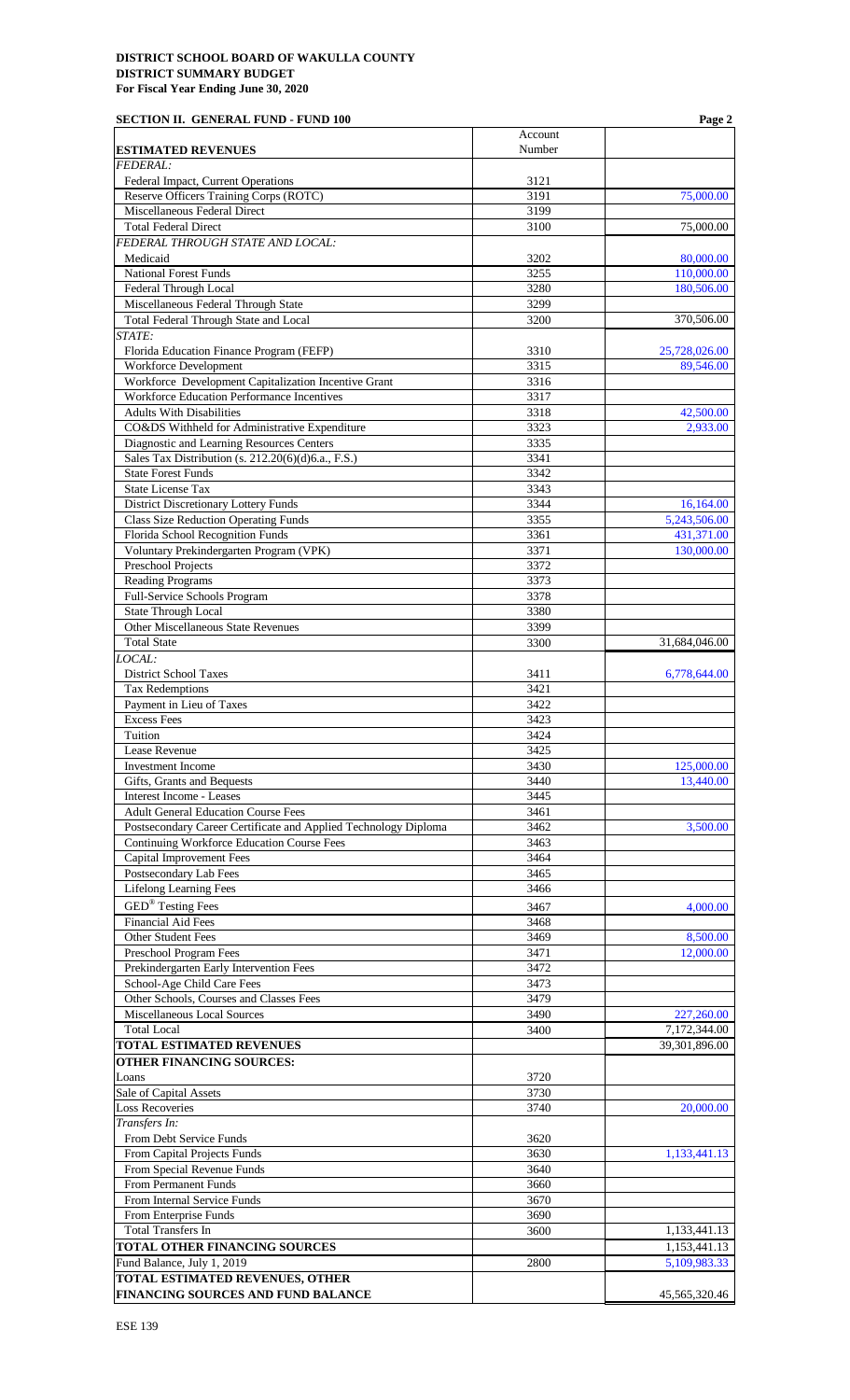| Materials and Supplies<br>Capital Outlay<br><b>Salaries</b><br><b>Employee Benefits</b><br><b>Purchased Services</b><br><b>Energy Services</b><br>Other<br>Account<br><b>APPROPRIATIONS</b><br>100<br>200<br>300<br>600<br>700<br>Number<br>Totals<br>400<br>500<br>5000<br>23,934,573.87<br>15,289,761.41<br>3,989,638.07<br>2,584,496.81<br>1,175,154.62<br>766,231.28<br>129,291.68<br>Instruction<br>13,325.08<br>6100<br>3,153,838.51<br>1,715,411.37<br>433,862.47<br>960,198.85<br>1,040.74<br>30,000.00<br><b>Student Support Services</b><br>6200<br>505,587.70<br><b>Instructional Media Services</b><br>319,723.11<br>103,930.73<br>1,000.00<br>10.00<br>80,923.86<br>95,424.57<br>52,431.96<br>6300<br>486,551.99<br>333,728.68<br>3,042.79<br>322.99<br>1,601.00<br><b>Instruction and Curriculum Development Services</b><br>6400<br>127,950.91<br>27,783.56<br>2,205.27<br>48,387.18<br>549.00<br>48,855.55<br><b>Instructional Staff Training Services</b><br>170.35<br>6500<br>281,903.54<br>220, 209. 78<br>59,193.76<br>2,500.00<br><b>Instruction-Related Technology</b><br>7100<br>565,145.96<br>140,694.10<br>83,640.50<br>306,297.05<br>34,514.31<br>Board<br>128,027.97<br>45,960.29<br>58,245.86<br><b>General Administration</b><br>7200<br>304,608.33<br>43,649.00<br>18,357.21<br>10,368.00<br><b>School Administration</b><br>7300<br>535,268.69<br>5.667.25<br>394.00<br>2.663.692.18<br>2,110,991.85<br>7,988.47<br>3.381.92<br>7400<br>70,009.93<br>22,201.18<br>1.947.58<br>462.00<br>Facilities Acquisition and Construction<br>173.316.42<br>64,040.99<br>14,654.74<br>7500<br><b>Fiscal Services</b><br>581,339.67<br>390,570.07<br>97,811.81<br>87,457.79<br>4,000.00<br>1,500.00<br>7600<br>Food Service<br>750.00<br>750.00<br>7700<br>67,756.08<br>282,989.07<br>5,325.00<br><b>Central Services</b><br>637,716.38<br>251,144.93<br>4.439.33<br>13,286.73<br>12,775.24<br>475,446.53<br><b>Student Transportation Services</b><br>7800<br>3,220,580.22<br>1,726,330.96<br>268,813.29<br>411,519.64<br>270,433.15<br>7,322.76<br>60,713.89<br>7900<br>4,241,868.90<br>1.607.806.67<br>542,172.32<br>748,442.34<br>156,808.36<br>50,050.09<br><b>Operation of Plant</b><br>1,127,475.42<br>9,113.70<br>143,365.57<br>Maintenance of Plant<br>8100<br>1,435,640.37<br>483,887.14<br>449,165.43<br>10,408.25<br>216,391.37<br>132,197.61<br>225.00<br>8200<br>432,540.17<br>58,855.77<br>187,723.38<br><b>Administrative Technology Services</b><br>185,961.02<br>9100<br>1,200.00<br><b>Community Services</b><br>6,675.00<br>4,525.00<br>350.00<br>600.00<br>9200<br>Debt Service<br>9300<br>Other Capital Outlay<br>42,754,280.12<br><b>TOTAL APPROPRIATIONS</b><br>25,006,567.55<br>6,757,083.61<br>6,091,360.39<br>1,558,133.38<br>1,880,915.71<br>1,110,277.49<br>349,941.99<br><b>OTHER FINANCING USES:</b><br>Transfers Out: (Function 9700)<br>920<br>To Debt Service Funds<br>930<br>To Capital Projects Funds<br>940<br>20,000.00<br>To Special Revenue Funds<br>960<br>To Permanent Funds<br>970<br>To Internal Service Funds<br>990<br>To Enterprise Funds<br>9700<br>20,000.00<br><b>Total Transfers Out</b><br><b>TOTAL OTHER FINANCING USES</b><br>20,000.00<br>2710<br>142,572.11<br>Nonspendable Fund Balance, June 30, 2020<br>2720<br>Restricted Fund Balance, June 30, 2020<br>2730<br>Committed Fund Balance, June 30, 2020<br>Assigned Fund Balance, June 30, 2020<br>2740 | <b>SECTION II. GENERAL FUND - FUND 100 (Continued)</b> |      |              |  |  |  | Page 3 |
|---------------------------------------------------------------------------------------------------------------------------------------------------------------------------------------------------------------------------------------------------------------------------------------------------------------------------------------------------------------------------------------------------------------------------------------------------------------------------------------------------------------------------------------------------------------------------------------------------------------------------------------------------------------------------------------------------------------------------------------------------------------------------------------------------------------------------------------------------------------------------------------------------------------------------------------------------------------------------------------------------------------------------------------------------------------------------------------------------------------------------------------------------------------------------------------------------------------------------------------------------------------------------------------------------------------------------------------------------------------------------------------------------------------------------------------------------------------------------------------------------------------------------------------------------------------------------------------------------------------------------------------------------------------------------------------------------------------------------------------------------------------------------------------------------------------------------------------------------------------------------------------------------------------------------------------------------------------------------------------------------------------------------------------------------------------------------------------------------------------------------------------------------------------------------------------------------------------------------------------------------------------------------------------------------------------------------------------------------------------------------------------------------------------------------------------------------------------------------------------------------------------------------------------------------------------------------------------------------------------------------------------------------------------------------------------------------------------------------------------------------------------------------------------------------------------------------------------------------------------------------------------------------------------------------------------------------------------------------------------------------------------------------------------------------------------------------------------------------------------------------------------------------------------------------------------------------------------------------------------------------------------------------------------------------------------------------------------------------------------------------------------------------------------------------------------|--------------------------------------------------------|------|--------------|--|--|--|--------|
|                                                                                                                                                                                                                                                                                                                                                                                                                                                                                                                                                                                                                                                                                                                                                                                                                                                                                                                                                                                                                                                                                                                                                                                                                                                                                                                                                                                                                                                                                                                                                                                                                                                                                                                                                                                                                                                                                                                                                                                                                                                                                                                                                                                                                                                                                                                                                                                                                                                                                                                                                                                                                                                                                                                                                                                                                                                                                                                                                                                                                                                                                                                                                                                                                                                                                                                                                                                                                                       |                                                        |      |              |  |  |  |        |
|                                                                                                                                                                                                                                                                                                                                                                                                                                                                                                                                                                                                                                                                                                                                                                                                                                                                                                                                                                                                                                                                                                                                                                                                                                                                                                                                                                                                                                                                                                                                                                                                                                                                                                                                                                                                                                                                                                                                                                                                                                                                                                                                                                                                                                                                                                                                                                                                                                                                                                                                                                                                                                                                                                                                                                                                                                                                                                                                                                                                                                                                                                                                                                                                                                                                                                                                                                                                                                       |                                                        |      |              |  |  |  |        |
|                                                                                                                                                                                                                                                                                                                                                                                                                                                                                                                                                                                                                                                                                                                                                                                                                                                                                                                                                                                                                                                                                                                                                                                                                                                                                                                                                                                                                                                                                                                                                                                                                                                                                                                                                                                                                                                                                                                                                                                                                                                                                                                                                                                                                                                                                                                                                                                                                                                                                                                                                                                                                                                                                                                                                                                                                                                                                                                                                                                                                                                                                                                                                                                                                                                                                                                                                                                                                                       |                                                        |      |              |  |  |  |        |
|                                                                                                                                                                                                                                                                                                                                                                                                                                                                                                                                                                                                                                                                                                                                                                                                                                                                                                                                                                                                                                                                                                                                                                                                                                                                                                                                                                                                                                                                                                                                                                                                                                                                                                                                                                                                                                                                                                                                                                                                                                                                                                                                                                                                                                                                                                                                                                                                                                                                                                                                                                                                                                                                                                                                                                                                                                                                                                                                                                                                                                                                                                                                                                                                                                                                                                                                                                                                                                       |                                                        |      |              |  |  |  |        |
|                                                                                                                                                                                                                                                                                                                                                                                                                                                                                                                                                                                                                                                                                                                                                                                                                                                                                                                                                                                                                                                                                                                                                                                                                                                                                                                                                                                                                                                                                                                                                                                                                                                                                                                                                                                                                                                                                                                                                                                                                                                                                                                                                                                                                                                                                                                                                                                                                                                                                                                                                                                                                                                                                                                                                                                                                                                                                                                                                                                                                                                                                                                                                                                                                                                                                                                                                                                                                                       |                                                        |      |              |  |  |  |        |
|                                                                                                                                                                                                                                                                                                                                                                                                                                                                                                                                                                                                                                                                                                                                                                                                                                                                                                                                                                                                                                                                                                                                                                                                                                                                                                                                                                                                                                                                                                                                                                                                                                                                                                                                                                                                                                                                                                                                                                                                                                                                                                                                                                                                                                                                                                                                                                                                                                                                                                                                                                                                                                                                                                                                                                                                                                                                                                                                                                                                                                                                                                                                                                                                                                                                                                                                                                                                                                       |                                                        |      |              |  |  |  |        |
|                                                                                                                                                                                                                                                                                                                                                                                                                                                                                                                                                                                                                                                                                                                                                                                                                                                                                                                                                                                                                                                                                                                                                                                                                                                                                                                                                                                                                                                                                                                                                                                                                                                                                                                                                                                                                                                                                                                                                                                                                                                                                                                                                                                                                                                                                                                                                                                                                                                                                                                                                                                                                                                                                                                                                                                                                                                                                                                                                                                                                                                                                                                                                                                                                                                                                                                                                                                                                                       |                                                        |      |              |  |  |  |        |
|                                                                                                                                                                                                                                                                                                                                                                                                                                                                                                                                                                                                                                                                                                                                                                                                                                                                                                                                                                                                                                                                                                                                                                                                                                                                                                                                                                                                                                                                                                                                                                                                                                                                                                                                                                                                                                                                                                                                                                                                                                                                                                                                                                                                                                                                                                                                                                                                                                                                                                                                                                                                                                                                                                                                                                                                                                                                                                                                                                                                                                                                                                                                                                                                                                                                                                                                                                                                                                       |                                                        |      |              |  |  |  |        |
|                                                                                                                                                                                                                                                                                                                                                                                                                                                                                                                                                                                                                                                                                                                                                                                                                                                                                                                                                                                                                                                                                                                                                                                                                                                                                                                                                                                                                                                                                                                                                                                                                                                                                                                                                                                                                                                                                                                                                                                                                                                                                                                                                                                                                                                                                                                                                                                                                                                                                                                                                                                                                                                                                                                                                                                                                                                                                                                                                                                                                                                                                                                                                                                                                                                                                                                                                                                                                                       |                                                        |      |              |  |  |  |        |
|                                                                                                                                                                                                                                                                                                                                                                                                                                                                                                                                                                                                                                                                                                                                                                                                                                                                                                                                                                                                                                                                                                                                                                                                                                                                                                                                                                                                                                                                                                                                                                                                                                                                                                                                                                                                                                                                                                                                                                                                                                                                                                                                                                                                                                                                                                                                                                                                                                                                                                                                                                                                                                                                                                                                                                                                                                                                                                                                                                                                                                                                                                                                                                                                                                                                                                                                                                                                                                       |                                                        |      |              |  |  |  |        |
|                                                                                                                                                                                                                                                                                                                                                                                                                                                                                                                                                                                                                                                                                                                                                                                                                                                                                                                                                                                                                                                                                                                                                                                                                                                                                                                                                                                                                                                                                                                                                                                                                                                                                                                                                                                                                                                                                                                                                                                                                                                                                                                                                                                                                                                                                                                                                                                                                                                                                                                                                                                                                                                                                                                                                                                                                                                                                                                                                                                                                                                                                                                                                                                                                                                                                                                                                                                                                                       |                                                        |      |              |  |  |  |        |
|                                                                                                                                                                                                                                                                                                                                                                                                                                                                                                                                                                                                                                                                                                                                                                                                                                                                                                                                                                                                                                                                                                                                                                                                                                                                                                                                                                                                                                                                                                                                                                                                                                                                                                                                                                                                                                                                                                                                                                                                                                                                                                                                                                                                                                                                                                                                                                                                                                                                                                                                                                                                                                                                                                                                                                                                                                                                                                                                                                                                                                                                                                                                                                                                                                                                                                                                                                                                                                       |                                                        |      |              |  |  |  |        |
|                                                                                                                                                                                                                                                                                                                                                                                                                                                                                                                                                                                                                                                                                                                                                                                                                                                                                                                                                                                                                                                                                                                                                                                                                                                                                                                                                                                                                                                                                                                                                                                                                                                                                                                                                                                                                                                                                                                                                                                                                                                                                                                                                                                                                                                                                                                                                                                                                                                                                                                                                                                                                                                                                                                                                                                                                                                                                                                                                                                                                                                                                                                                                                                                                                                                                                                                                                                                                                       |                                                        |      |              |  |  |  |        |
|                                                                                                                                                                                                                                                                                                                                                                                                                                                                                                                                                                                                                                                                                                                                                                                                                                                                                                                                                                                                                                                                                                                                                                                                                                                                                                                                                                                                                                                                                                                                                                                                                                                                                                                                                                                                                                                                                                                                                                                                                                                                                                                                                                                                                                                                                                                                                                                                                                                                                                                                                                                                                                                                                                                                                                                                                                                                                                                                                                                                                                                                                                                                                                                                                                                                                                                                                                                                                                       |                                                        |      |              |  |  |  |        |
|                                                                                                                                                                                                                                                                                                                                                                                                                                                                                                                                                                                                                                                                                                                                                                                                                                                                                                                                                                                                                                                                                                                                                                                                                                                                                                                                                                                                                                                                                                                                                                                                                                                                                                                                                                                                                                                                                                                                                                                                                                                                                                                                                                                                                                                                                                                                                                                                                                                                                                                                                                                                                                                                                                                                                                                                                                                                                                                                                                                                                                                                                                                                                                                                                                                                                                                                                                                                                                       |                                                        |      |              |  |  |  |        |
|                                                                                                                                                                                                                                                                                                                                                                                                                                                                                                                                                                                                                                                                                                                                                                                                                                                                                                                                                                                                                                                                                                                                                                                                                                                                                                                                                                                                                                                                                                                                                                                                                                                                                                                                                                                                                                                                                                                                                                                                                                                                                                                                                                                                                                                                                                                                                                                                                                                                                                                                                                                                                                                                                                                                                                                                                                                                                                                                                                                                                                                                                                                                                                                                                                                                                                                                                                                                                                       |                                                        |      |              |  |  |  |        |
|                                                                                                                                                                                                                                                                                                                                                                                                                                                                                                                                                                                                                                                                                                                                                                                                                                                                                                                                                                                                                                                                                                                                                                                                                                                                                                                                                                                                                                                                                                                                                                                                                                                                                                                                                                                                                                                                                                                                                                                                                                                                                                                                                                                                                                                                                                                                                                                                                                                                                                                                                                                                                                                                                                                                                                                                                                                                                                                                                                                                                                                                                                                                                                                                                                                                                                                                                                                                                                       |                                                        |      |              |  |  |  |        |
|                                                                                                                                                                                                                                                                                                                                                                                                                                                                                                                                                                                                                                                                                                                                                                                                                                                                                                                                                                                                                                                                                                                                                                                                                                                                                                                                                                                                                                                                                                                                                                                                                                                                                                                                                                                                                                                                                                                                                                                                                                                                                                                                                                                                                                                                                                                                                                                                                                                                                                                                                                                                                                                                                                                                                                                                                                                                                                                                                                                                                                                                                                                                                                                                                                                                                                                                                                                                                                       |                                                        |      |              |  |  |  |        |
|                                                                                                                                                                                                                                                                                                                                                                                                                                                                                                                                                                                                                                                                                                                                                                                                                                                                                                                                                                                                                                                                                                                                                                                                                                                                                                                                                                                                                                                                                                                                                                                                                                                                                                                                                                                                                                                                                                                                                                                                                                                                                                                                                                                                                                                                                                                                                                                                                                                                                                                                                                                                                                                                                                                                                                                                                                                                                                                                                                                                                                                                                                                                                                                                                                                                                                                                                                                                                                       |                                                        |      |              |  |  |  |        |
|                                                                                                                                                                                                                                                                                                                                                                                                                                                                                                                                                                                                                                                                                                                                                                                                                                                                                                                                                                                                                                                                                                                                                                                                                                                                                                                                                                                                                                                                                                                                                                                                                                                                                                                                                                                                                                                                                                                                                                                                                                                                                                                                                                                                                                                                                                                                                                                                                                                                                                                                                                                                                                                                                                                                                                                                                                                                                                                                                                                                                                                                                                                                                                                                                                                                                                                                                                                                                                       |                                                        |      |              |  |  |  |        |
|                                                                                                                                                                                                                                                                                                                                                                                                                                                                                                                                                                                                                                                                                                                                                                                                                                                                                                                                                                                                                                                                                                                                                                                                                                                                                                                                                                                                                                                                                                                                                                                                                                                                                                                                                                                                                                                                                                                                                                                                                                                                                                                                                                                                                                                                                                                                                                                                                                                                                                                                                                                                                                                                                                                                                                                                                                                                                                                                                                                                                                                                                                                                                                                                                                                                                                                                                                                                                                       |                                                        |      |              |  |  |  |        |
|                                                                                                                                                                                                                                                                                                                                                                                                                                                                                                                                                                                                                                                                                                                                                                                                                                                                                                                                                                                                                                                                                                                                                                                                                                                                                                                                                                                                                                                                                                                                                                                                                                                                                                                                                                                                                                                                                                                                                                                                                                                                                                                                                                                                                                                                                                                                                                                                                                                                                                                                                                                                                                                                                                                                                                                                                                                                                                                                                                                                                                                                                                                                                                                                                                                                                                                                                                                                                                       |                                                        |      |              |  |  |  |        |
|                                                                                                                                                                                                                                                                                                                                                                                                                                                                                                                                                                                                                                                                                                                                                                                                                                                                                                                                                                                                                                                                                                                                                                                                                                                                                                                                                                                                                                                                                                                                                                                                                                                                                                                                                                                                                                                                                                                                                                                                                                                                                                                                                                                                                                                                                                                                                                                                                                                                                                                                                                                                                                                                                                                                                                                                                                                                                                                                                                                                                                                                                                                                                                                                                                                                                                                                                                                                                                       |                                                        |      |              |  |  |  |        |
|                                                                                                                                                                                                                                                                                                                                                                                                                                                                                                                                                                                                                                                                                                                                                                                                                                                                                                                                                                                                                                                                                                                                                                                                                                                                                                                                                                                                                                                                                                                                                                                                                                                                                                                                                                                                                                                                                                                                                                                                                                                                                                                                                                                                                                                                                                                                                                                                                                                                                                                                                                                                                                                                                                                                                                                                                                                                                                                                                                                                                                                                                                                                                                                                                                                                                                                                                                                                                                       |                                                        |      |              |  |  |  |        |
|                                                                                                                                                                                                                                                                                                                                                                                                                                                                                                                                                                                                                                                                                                                                                                                                                                                                                                                                                                                                                                                                                                                                                                                                                                                                                                                                                                                                                                                                                                                                                                                                                                                                                                                                                                                                                                                                                                                                                                                                                                                                                                                                                                                                                                                                                                                                                                                                                                                                                                                                                                                                                                                                                                                                                                                                                                                                                                                                                                                                                                                                                                                                                                                                                                                                                                                                                                                                                                       |                                                        |      |              |  |  |  |        |
|                                                                                                                                                                                                                                                                                                                                                                                                                                                                                                                                                                                                                                                                                                                                                                                                                                                                                                                                                                                                                                                                                                                                                                                                                                                                                                                                                                                                                                                                                                                                                                                                                                                                                                                                                                                                                                                                                                                                                                                                                                                                                                                                                                                                                                                                                                                                                                                                                                                                                                                                                                                                                                                                                                                                                                                                                                                                                                                                                                                                                                                                                                                                                                                                                                                                                                                                                                                                                                       |                                                        |      |              |  |  |  |        |
|                                                                                                                                                                                                                                                                                                                                                                                                                                                                                                                                                                                                                                                                                                                                                                                                                                                                                                                                                                                                                                                                                                                                                                                                                                                                                                                                                                                                                                                                                                                                                                                                                                                                                                                                                                                                                                                                                                                                                                                                                                                                                                                                                                                                                                                                                                                                                                                                                                                                                                                                                                                                                                                                                                                                                                                                                                                                                                                                                                                                                                                                                                                                                                                                                                                                                                                                                                                                                                       |                                                        |      |              |  |  |  |        |
|                                                                                                                                                                                                                                                                                                                                                                                                                                                                                                                                                                                                                                                                                                                                                                                                                                                                                                                                                                                                                                                                                                                                                                                                                                                                                                                                                                                                                                                                                                                                                                                                                                                                                                                                                                                                                                                                                                                                                                                                                                                                                                                                                                                                                                                                                                                                                                                                                                                                                                                                                                                                                                                                                                                                                                                                                                                                                                                                                                                                                                                                                                                                                                                                                                                                                                                                                                                                                                       |                                                        |      |              |  |  |  |        |
|                                                                                                                                                                                                                                                                                                                                                                                                                                                                                                                                                                                                                                                                                                                                                                                                                                                                                                                                                                                                                                                                                                                                                                                                                                                                                                                                                                                                                                                                                                                                                                                                                                                                                                                                                                                                                                                                                                                                                                                                                                                                                                                                                                                                                                                                                                                                                                                                                                                                                                                                                                                                                                                                                                                                                                                                                                                                                                                                                                                                                                                                                                                                                                                                                                                                                                                                                                                                                                       |                                                        |      |              |  |  |  |        |
|                                                                                                                                                                                                                                                                                                                                                                                                                                                                                                                                                                                                                                                                                                                                                                                                                                                                                                                                                                                                                                                                                                                                                                                                                                                                                                                                                                                                                                                                                                                                                                                                                                                                                                                                                                                                                                                                                                                                                                                                                                                                                                                                                                                                                                                                                                                                                                                                                                                                                                                                                                                                                                                                                                                                                                                                                                                                                                                                                                                                                                                                                                                                                                                                                                                                                                                                                                                                                                       |                                                        |      |              |  |  |  |        |
|                                                                                                                                                                                                                                                                                                                                                                                                                                                                                                                                                                                                                                                                                                                                                                                                                                                                                                                                                                                                                                                                                                                                                                                                                                                                                                                                                                                                                                                                                                                                                                                                                                                                                                                                                                                                                                                                                                                                                                                                                                                                                                                                                                                                                                                                                                                                                                                                                                                                                                                                                                                                                                                                                                                                                                                                                                                                                                                                                                                                                                                                                                                                                                                                                                                                                                                                                                                                                                       |                                                        |      |              |  |  |  |        |
|                                                                                                                                                                                                                                                                                                                                                                                                                                                                                                                                                                                                                                                                                                                                                                                                                                                                                                                                                                                                                                                                                                                                                                                                                                                                                                                                                                                                                                                                                                                                                                                                                                                                                                                                                                                                                                                                                                                                                                                                                                                                                                                                                                                                                                                                                                                                                                                                                                                                                                                                                                                                                                                                                                                                                                                                                                                                                                                                                                                                                                                                                                                                                                                                                                                                                                                                                                                                                                       |                                                        |      |              |  |  |  |        |
|                                                                                                                                                                                                                                                                                                                                                                                                                                                                                                                                                                                                                                                                                                                                                                                                                                                                                                                                                                                                                                                                                                                                                                                                                                                                                                                                                                                                                                                                                                                                                                                                                                                                                                                                                                                                                                                                                                                                                                                                                                                                                                                                                                                                                                                                                                                                                                                                                                                                                                                                                                                                                                                                                                                                                                                                                                                                                                                                                                                                                                                                                                                                                                                                                                                                                                                                                                                                                                       |                                                        |      |              |  |  |  |        |
|                                                                                                                                                                                                                                                                                                                                                                                                                                                                                                                                                                                                                                                                                                                                                                                                                                                                                                                                                                                                                                                                                                                                                                                                                                                                                                                                                                                                                                                                                                                                                                                                                                                                                                                                                                                                                                                                                                                                                                                                                                                                                                                                                                                                                                                                                                                                                                                                                                                                                                                                                                                                                                                                                                                                                                                                                                                                                                                                                                                                                                                                                                                                                                                                                                                                                                                                                                                                                                       |                                                        |      |              |  |  |  |        |
|                                                                                                                                                                                                                                                                                                                                                                                                                                                                                                                                                                                                                                                                                                                                                                                                                                                                                                                                                                                                                                                                                                                                                                                                                                                                                                                                                                                                                                                                                                                                                                                                                                                                                                                                                                                                                                                                                                                                                                                                                                                                                                                                                                                                                                                                                                                                                                                                                                                                                                                                                                                                                                                                                                                                                                                                                                                                                                                                                                                                                                                                                                                                                                                                                                                                                                                                                                                                                                       |                                                        |      |              |  |  |  |        |
|                                                                                                                                                                                                                                                                                                                                                                                                                                                                                                                                                                                                                                                                                                                                                                                                                                                                                                                                                                                                                                                                                                                                                                                                                                                                                                                                                                                                                                                                                                                                                                                                                                                                                                                                                                                                                                                                                                                                                                                                                                                                                                                                                                                                                                                                                                                                                                                                                                                                                                                                                                                                                                                                                                                                                                                                                                                                                                                                                                                                                                                                                                                                                                                                                                                                                                                                                                                                                                       |                                                        |      |              |  |  |  |        |
|                                                                                                                                                                                                                                                                                                                                                                                                                                                                                                                                                                                                                                                                                                                                                                                                                                                                                                                                                                                                                                                                                                                                                                                                                                                                                                                                                                                                                                                                                                                                                                                                                                                                                                                                                                                                                                                                                                                                                                                                                                                                                                                                                                                                                                                                                                                                                                                                                                                                                                                                                                                                                                                                                                                                                                                                                                                                                                                                                                                                                                                                                                                                                                                                                                                                                                                                                                                                                                       |                                                        |      |              |  |  |  |        |
|                                                                                                                                                                                                                                                                                                                                                                                                                                                                                                                                                                                                                                                                                                                                                                                                                                                                                                                                                                                                                                                                                                                                                                                                                                                                                                                                                                                                                                                                                                                                                                                                                                                                                                                                                                                                                                                                                                                                                                                                                                                                                                                                                                                                                                                                                                                                                                                                                                                                                                                                                                                                                                                                                                                                                                                                                                                                                                                                                                                                                                                                                                                                                                                                                                                                                                                                                                                                                                       |                                                        |      |              |  |  |  |        |
|                                                                                                                                                                                                                                                                                                                                                                                                                                                                                                                                                                                                                                                                                                                                                                                                                                                                                                                                                                                                                                                                                                                                                                                                                                                                                                                                                                                                                                                                                                                                                                                                                                                                                                                                                                                                                                                                                                                                                                                                                                                                                                                                                                                                                                                                                                                                                                                                                                                                                                                                                                                                                                                                                                                                                                                                                                                                                                                                                                                                                                                                                                                                                                                                                                                                                                                                                                                                                                       | Unassigned Fund Balance, June 30, 2020                 | 2750 | 2,648,468.23 |  |  |  |        |
| 2700<br><b>TOTAL ENDING FUND BALANCE</b><br>2,791,040.34                                                                                                                                                                                                                                                                                                                                                                                                                                                                                                                                                                                                                                                                                                                                                                                                                                                                                                                                                                                                                                                                                                                                                                                                                                                                                                                                                                                                                                                                                                                                                                                                                                                                                                                                                                                                                                                                                                                                                                                                                                                                                                                                                                                                                                                                                                                                                                                                                                                                                                                                                                                                                                                                                                                                                                                                                                                                                                                                                                                                                                                                                                                                                                                                                                                                                                                                                                              |                                                        |      |              |  |  |  |        |
| TOTAL APPROPRIATIONS, OTHER FINANCING USES                                                                                                                                                                                                                                                                                                                                                                                                                                                                                                                                                                                                                                                                                                                                                                                                                                                                                                                                                                                                                                                                                                                                                                                                                                                                                                                                                                                                                                                                                                                                                                                                                                                                                                                                                                                                                                                                                                                                                                                                                                                                                                                                                                                                                                                                                                                                                                                                                                                                                                                                                                                                                                                                                                                                                                                                                                                                                                                                                                                                                                                                                                                                                                                                                                                                                                                                                                                            |                                                        |      |              |  |  |  |        |

45,565,320.46

ESE 139

**AND FUND BALANCE**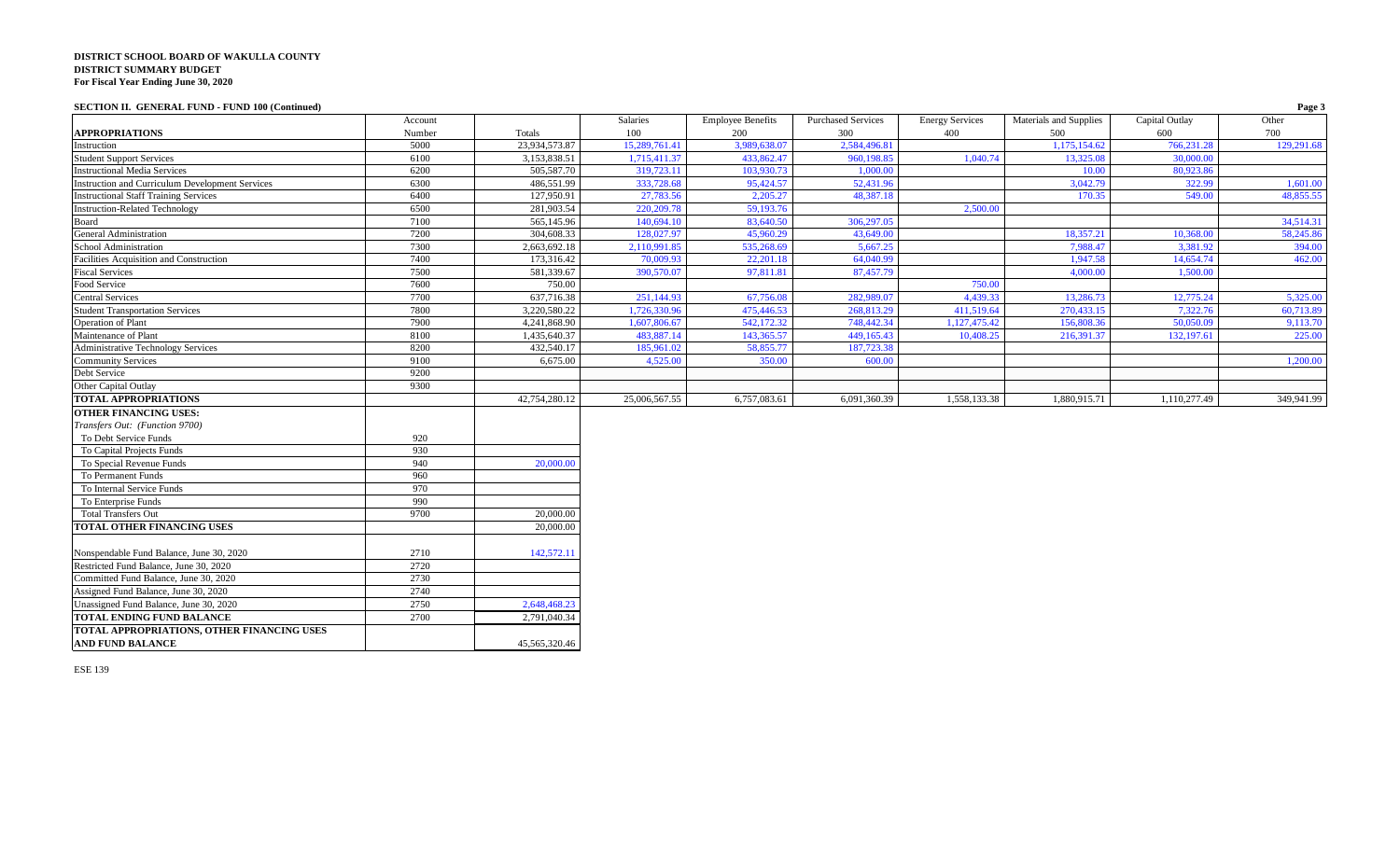| <b>SECTION III. SPECIAL REVENUE FUNDS - FOOD SERVICES - FUND 410</b> | Page 4            |              |  |
|----------------------------------------------------------------------|-------------------|--------------|--|
|                                                                      | Account           |              |  |
| <b>ESTIMATED REVENUES</b>                                            | Number            |              |  |
| <b>FEDERAL DIRECT:</b>                                               |                   |              |  |
| Miscellaneous Federal Direct                                         | 3199              |              |  |
| <b>Total Federal Direct</b>                                          | $\overline{3}100$ |              |  |
| FEDERAL THROUGH STATE AND LOCAL:                                     |                   |              |  |
| National School Lunch Act                                            | 3260              | 2,007,591.30 |  |
| <b>USDA-Donated Commodities</b>                                      | 3265              | 125,000.00   |  |
| Federal Through Local                                                | 3280              |              |  |
| Miscellaneous Federal Through State                                  | 3299              |              |  |
| Total Federal Through State and Local                                | 3200              | 2,132,591.30 |  |
| STATE:                                                               |                   |              |  |
| School Breakfast Supplement                                          | 3337              | 12,500.00    |  |
| School Lunch Supplement                                              | 3338              | 12,500.00    |  |
| <b>State Through Local</b>                                           | 3380              |              |  |
| <b>Other Miscellaneous State Revenues</b>                            | 3399              |              |  |
| <b>Total State</b>                                                   | 3300              | 25,000.00    |  |
| LOCAL:                                                               |                   |              |  |
| <b>Investment Income</b>                                             | 3430              |              |  |
| Gifts, Grants and Bequests                                           | 3440              |              |  |
| Food Service                                                         | 3450              | 191,852.15   |  |
| Other Miscellaneous Local Sources                                    | 3495              |              |  |
| <b>Total Local</b>                                                   | 3400              | 191,852.15   |  |
| <b>TOTAL ESTIMATED REVENUES</b>                                      |                   | 2,349,443.45 |  |
| <b>OTHER FINANCING SOURCES:</b>                                      |                   |              |  |
| Loans                                                                | 3720              |              |  |
| Sale of Capital Assets                                               | 3730              |              |  |
| <b>Loss Recoveries</b>                                               | 3740              |              |  |
| Transfers In:                                                        |                   |              |  |
| From General Fund                                                    | 3610              | 20,000.00    |  |
| From Debt Service Funds                                              | 3620              |              |  |
| From Capital Projects Funds                                          | 3630              |              |  |
| Interfund                                                            | 3650              |              |  |
| From Permanent Funds                                                 | 3660              |              |  |
| From Internal Service Funds                                          | 3670              |              |  |
| From Enterprise Funds                                                | 3690              |              |  |
| <b>Total Transfers In</b>                                            | 3600              | 20,000.00    |  |
| TOTAL OTHER FINANCING SOURCES                                        |                   | 20,000.00    |  |
|                                                                      |                   |              |  |
| Fund Balance, July 1, 2019                                           | 2800              | 177,320.03   |  |
| TOTAL ESTIMATED REVENUES, OTHER FINANCING                            |                   |              |  |
| <b>SOURCES AND FUND BALANCE</b>                                      |                   | 2,546,763.48 |  |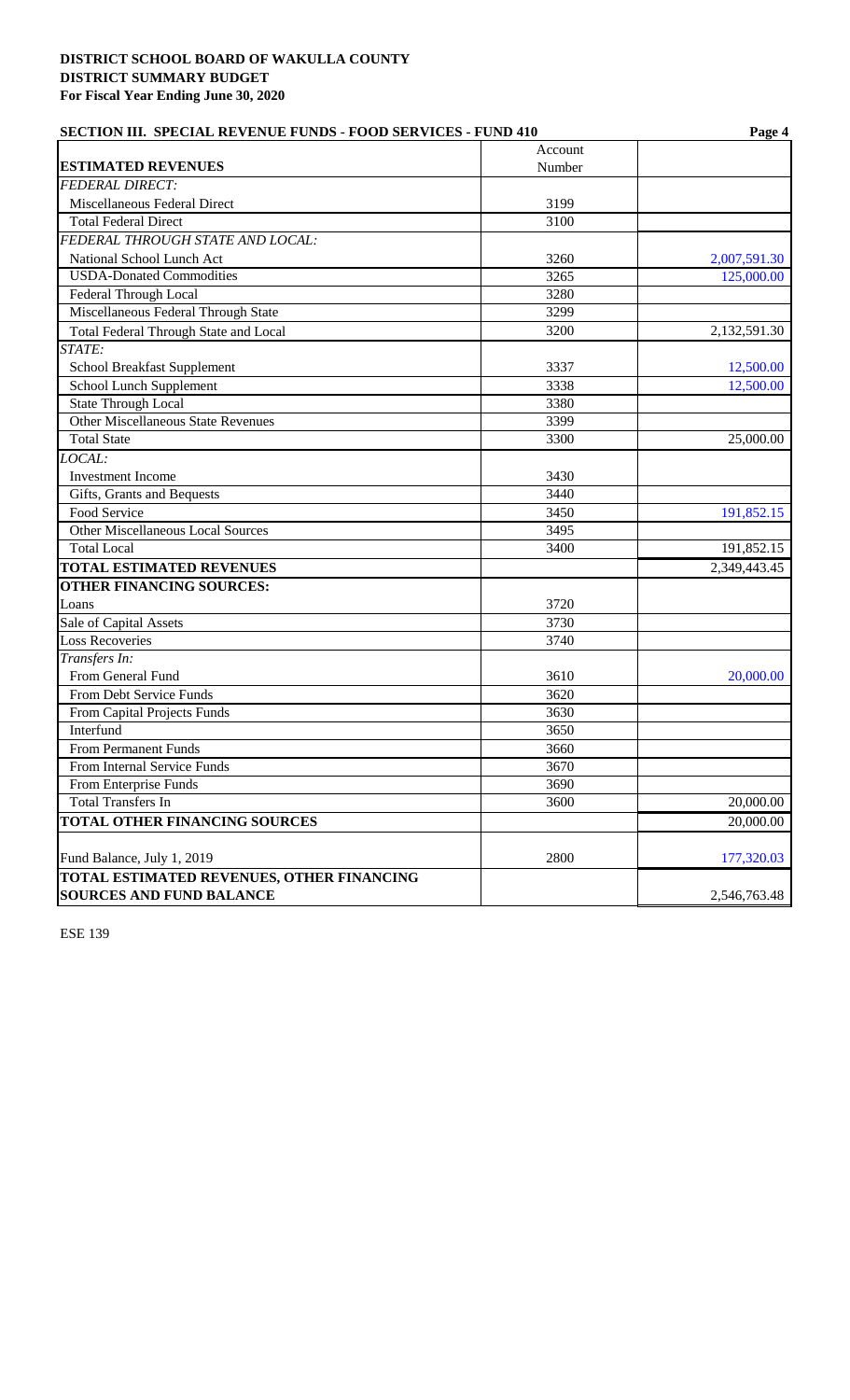### **SECTION III. SPECIAL REVENUE FUNDS - FOOD SERVICES - FUND 410 (CONTINUED) Page 5**

|                                            | Account |              |
|--------------------------------------------|---------|--------------|
| <b>APPROPRIATIONS</b>                      | Number  |              |
| Food Services: (Function 7600)             |         |              |
| <b>Salaries</b>                            | 100     | 490,809.77   |
| <b>Employee Benefits</b>                   | 200     | 184,190.23   |
| <b>Purchased Services</b>                  | 300     | 1,473,939.83 |
| <b>Energy Services</b>                     | 400     | 39,823.90    |
| <b>Materials and Supplies</b>              | 500     | 156,369.00   |
| Capital Outlay                             | 600     | 19,651.31    |
| Other                                      | 700     | 3,766.50     |
| Capital Outlay (Function 9300)             | 600     |              |
| <b>TOTAL APPROPRIATIONS</b>                |         | 2,368,550.54 |
| <b>OTHER FINANCING USES:</b>               |         |              |
| Transfers Out (Function 9700)              |         |              |
| To General Fund                            | 910     |              |
| To Debt Service Funds                      | 920     |              |
| To Capital Projects Funds                  | 930     |              |
| Interfund                                  | 950     |              |
| To Permanent Funds                         | 960     |              |
| To Internal Service Funds                  | 970     |              |
| To Enterprise Funds                        | 990     |              |
| <b>Total Transfers Out</b>                 | 9700    |              |
| <b>TOTAL OTHER FINANCING USES</b>          |         |              |
| Nonspendable Fund Balance, June 30, 2020   | 2710    | 127,320.03   |
| Restricted Fund Balance, June 30, 2020     | 2720    | 50,892.91    |
| Committed Fund Balance, June 30, 2020      | 2730    |              |
| Assigned Fund Balance, June 30, 2020       | 2740    |              |
| Unassigned Fund Balance, June 30, 2020     | 2750    |              |
| <b>TOTAL ENDING FUND BALANCE</b>           | 2700    | 178,212.94   |
| TOTAL APPROPRIATIONS, OTHER FINANCING USES |         |              |
| <b>AND FUND BALANCE</b>                    |         | 2,546,763.48 |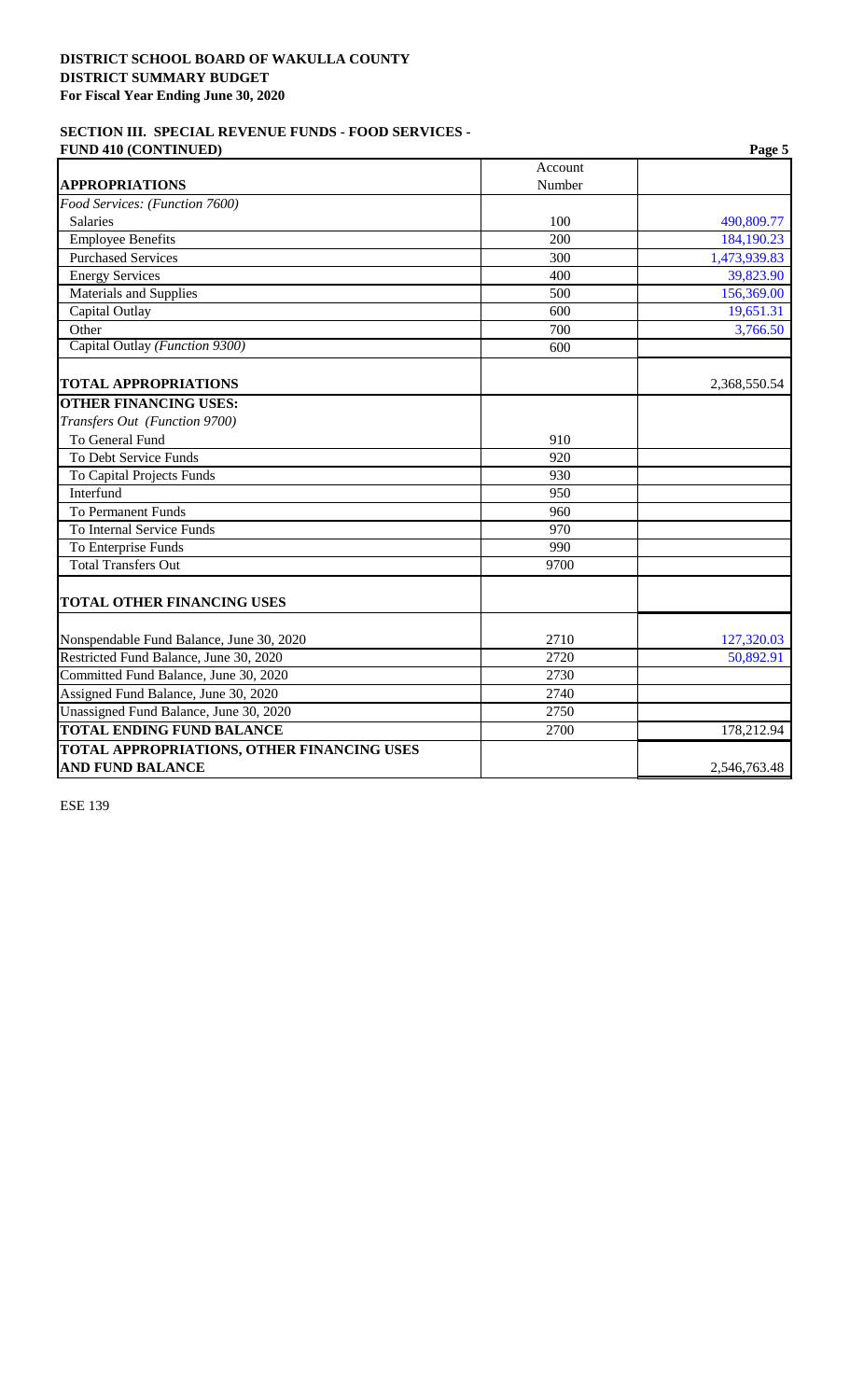#### **SECTION IV. SPECIAL REVENUE FUNDS - OTHER FEDERAL PROGRAMS - FUND 420** Page 6 **Page 6**

|                                                                          |                   | r agu v      |
|--------------------------------------------------------------------------|-------------------|--------------|
| <b>ESTIMATED REVENUES</b>                                                | Account<br>Number |              |
| <b>FEDERAL DIRECT:</b>                                                   |                   |              |
| <b>Head Start</b>                                                        | 3130              |              |
| Workforce Innovation and Opportunity Act                                 | 3170              |              |
| <b>Community Action Programs</b>                                         | 3180              |              |
| Reserve Officers Training Corps (ROTC)                                   | 3191              |              |
| Pell Grants                                                              | 3192              |              |
| Miscellaneous Federal Direct                                             | 3199              |              |
| <b>Total Federal Direct</b>                                              | 3100              |              |
| FEDERAL THROUGH STATE AND LOCAL:                                         |                   |              |
| Career and Technical Education                                           | 3201              | 112,798.00   |
| Medicaid                                                                 | 3202              |              |
| Workforce Innovation and Opportunity Act                                 | 3220              | 32,388.00    |
| Teacher and Principal Training and Recruiting - Title II, Part A         | 3225              |              |
| Math and Science Partnerships - Title II, Part B                         | 3226              | 190,275.00   |
| Individuals with Disabilities Education Act (IDEA)                       | 3230              | 1,311,760.54 |
| Elementary and Secondary Education Act, Title I                          | 3240              | 977,009.00   |
| Language Instruction - Title III                                         | 3241              |              |
| Twenty-First Century Schools - Title IV                                  | 3242              |              |
| Federal Through Local                                                    | 3280              |              |
| Miscellaneous Federal Through State                                      | 3299              | 87,632.16    |
| <b>Total Federal Through State And Local</b>                             | 3200              | 2,711,862.70 |
| STATE:                                                                   |                   |              |
|                                                                          | 3380              |              |
| <b>State Through Local</b><br>Other Miscellaneous State Revenues         | 3399              |              |
| <b>Total State</b>                                                       | 3300              |              |
|                                                                          |                   |              |
| LOCAL:                                                                   |                   |              |
| Investment Income                                                        | 3430              |              |
| Gifts, Grants and Bequests<br><b>Adult General Education Course Fees</b> | 3440              |              |
|                                                                          | 3461              |              |
| Other Miscellaneous Local Sources                                        | 3495              |              |
| <b>Total Local</b>                                                       | 3400              |              |
| <b>TOTAL ESTIMATED REVENUES</b>                                          |                   | 2,711,862.70 |
| <b>OTHER FINANCING SOURCES:</b>                                          |                   |              |
| Loans                                                                    | 3720              |              |
| Sale of Capital Assets                                                   | 3730              |              |
| <b>Loss Recoveries</b>                                                   | 3740              |              |
| Transfers In:                                                            |                   |              |
| From General Fund                                                        | 3610              |              |
| From Debt Service Funds                                                  | 3620              |              |
| From Capital Projects Funds                                              | 3630              |              |
| Interfund                                                                | 3650              |              |
| From Permanent Funds                                                     | 3660              |              |
| From Internal Service Funds                                              | 3670              |              |
| From Enterprise Funds                                                    | 3690              |              |
| <b>Total Transfers In</b>                                                | 3600              |              |
| TOTAL OTHER FINANCING SOURCES                                            |                   |              |
| Fund Balance, July 1, 2019                                               | 2800              |              |
| <b>TOTAL ESTIMATED REVENUES, OTHER FINANCING</b>                         |                   |              |
| <b>SOURCES AND FUND BALANCE</b>                                          |                   | 2,711,862.70 |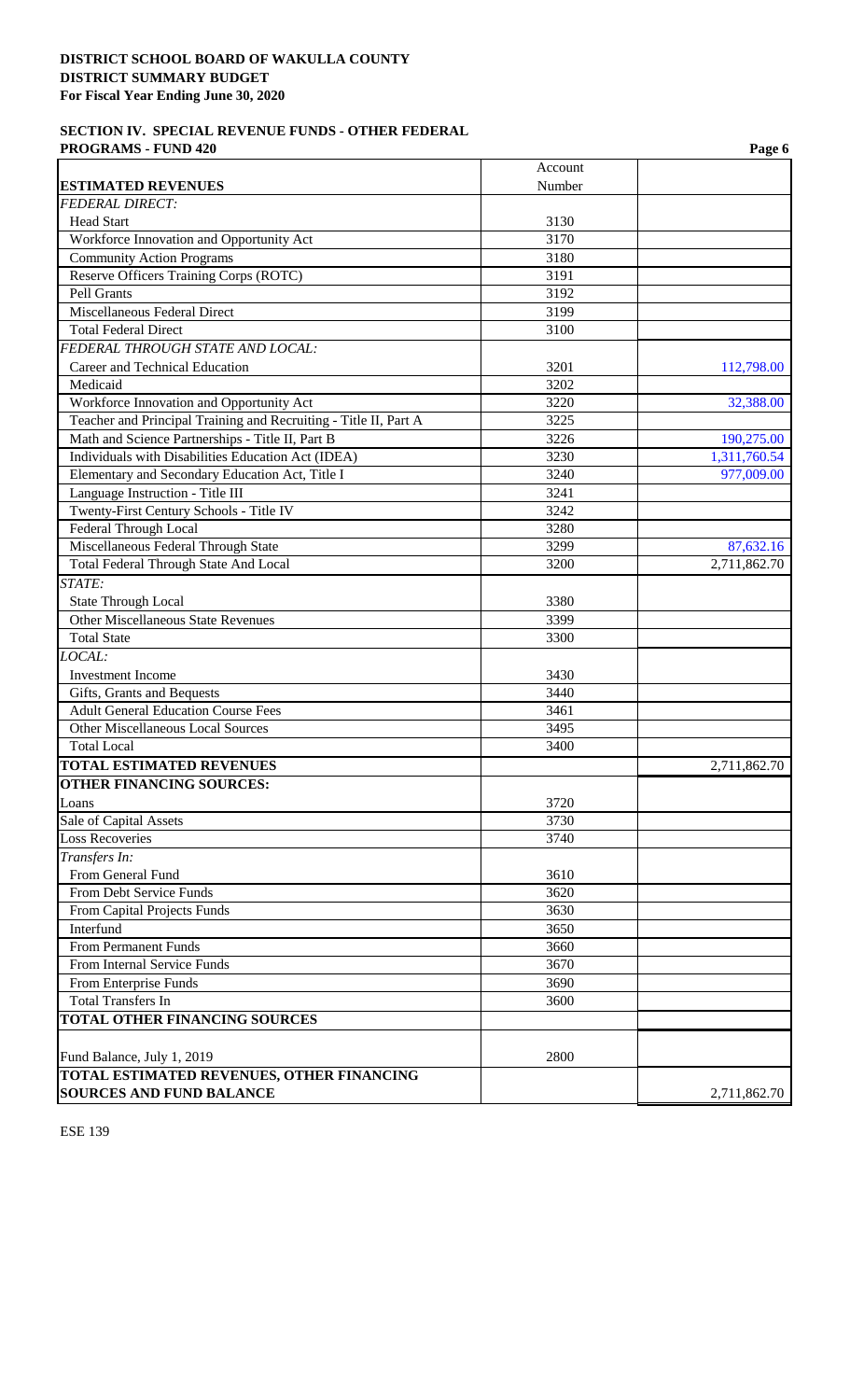#### **SECTION IV. SPECIAL REVENUE FUNDS - OTHER FEDERAL PROGRAMS - FUND 420 (Continued) Page 7**

|                                                        | Account | Totals       | Salaries     | <b>Employee Benefits</b> | <b>Purchased Services</b> | <b>Energy Services</b> | Materials and Supplies | Capital Outlay | Other      |
|--------------------------------------------------------|---------|--------------|--------------|--------------------------|---------------------------|------------------------|------------------------|----------------|------------|
| <b>APPROPRIATIONS</b>                                  | Number  |              | 100          | 200                      | 300                       | 400                    | 500                    | 600            | 700        |
| Instruction                                            | 5000    | 1,732,353.37 | 1,003,348.26 | 239,577.32               | 328,596.21                |                        | 47,446.35              | 96,155.23      | 17,230.00  |
| <b>Student Support Services</b>                        | 6100    | 19,005.35    | 5,034.00     | 858.00                   | 11,613.35                 |                        | 1,500.00               |                |            |
| <b>Instructional Media Services</b>                    | 6200    |              |              |                          |                           |                        |                        |                |            |
| <b>Instruction and Curriculum Development Services</b> | 6300    | 381,950.87   | 278,610.00   | 61,753.93                | 16,500.00                 |                        | 5.086.94               | 18,500.00      | 1.500.00   |
| <b>Instructional Staff Training Services</b>           | 6400    | 423,617.59   | 264,802.00   | 78,092.61                | 38,948.00                 |                        | 10,324.98              |                | 31,450.00  |
| <b>Instruction-Related Technology</b>                  | 6500    |              |              |                          |                           |                        |                        |                |            |
|                                                        | 7100    |              |              |                          |                           |                        |                        |                |            |
| Board<br>General Administration                        | 7200    | 128,535.52   |              |                          |                           |                        |                        |                | 128,535.52 |
| School Administration                                  | 7300    |              |              |                          |                           |                        |                        |                |            |
| Facilities Acquisition and Construction                | 7400    |              |              |                          |                           |                        |                        |                |            |
| <b>Fiscal Services</b>                                 | 7500    |              |              |                          |                           |                        |                        |                |            |
| Food Services                                          | 7600    |              |              |                          |                           |                        |                        |                |            |
| Central Services                                       | 7700    | 16,500.00    |              |                          | 12,500.00                 |                        |                        |                | 4,000.00   |
| <b>Student Transportation Services</b>                 | 7800    | 9,900.00     |              | 900.00                   |                           | 5,000.00               |                        |                | 4,000.00   |
| Operation of Plant                                     | 7900    |              |              |                          |                           |                        |                        |                |            |
| Maintenance of Plant                                   | 8100    |              |              |                          |                           |                        |                        |                |            |
| Administrative Technology Services                     | 8200    |              |              |                          |                           |                        |                        |                |            |
| <b>Community Services</b>                              | 9100    |              |              |                          |                           |                        |                        |                |            |
| Other Capital Outlay                                   | 9300    |              |              |                          |                           |                        |                        |                |            |
| <b>TOTAL APPROPRIATIONS</b>                            |         | 2,711,862.70 | 1,551,794.26 | 381,181.86               | 408,157.56                | 5,000.00               | 64,358.27              | 114,655.23     | 186,715.52 |
| <b>OTHER FINANCING USES:</b>                           |         |              |              |                          |                           |                        |                        |                |            |
| Transfers Out: (Function 9700)                         |         |              |              |                          |                           |                        |                        |                |            |
| To General Fund                                        | 910     |              |              |                          |                           |                        |                        |                |            |
| To Debt Service Funds                                  | 920     |              |              |                          |                           |                        |                        |                |            |
| To Capital Projects Funds                              | 930     |              |              |                          |                           |                        |                        |                |            |
| Interfund                                              | 950     |              |              |                          |                           |                        |                        |                |            |
| To Permanent Funds                                     | 960     |              |              |                          |                           |                        |                        |                |            |
| To Internal Service Funds                              | 970     |              |              |                          |                           |                        |                        |                |            |
| To Enterprise Funds                                    | 990     |              |              |                          |                           |                        |                        |                |            |
| <b>Total Transfers Out</b>                             | 9700    |              |              |                          |                           |                        |                        |                |            |
| TOTAL OTHER FINANCING USES                             |         |              |              |                          |                           |                        |                        |                |            |
|                                                        |         |              |              |                          |                           |                        |                        |                |            |
| Nonspendable Fund Balance, June 30, 2020               | 2710    |              |              |                          |                           |                        |                        |                |            |
| Restricted Fund Balance, June 30, 2020                 | 2720    |              |              |                          |                           |                        |                        |                |            |
| Committed Fund Balance, June 30, 2020                  | 2730    |              |              |                          |                           |                        |                        |                |            |
| Assigned Fund Balance, June 30, 2020                   | 2740    |              |              |                          |                           |                        |                        |                |            |
| Unassigned Fund Balance, June 30, 2020                 | 2750    |              |              |                          |                           |                        |                        |                |            |
| <b>TOTAL ENDING FUND BALANCE</b>                       | 2700    |              |              |                          |                           |                        |                        |                |            |
| TOTAL APPROPRIATIONS, OTHER FINANCING USES             |         |              |              |                          |                           |                        |                        |                |            |
| AND FUND BALANCE                                       |         | 2,711,862.70 |              |                          |                           |                        |                        |                |            |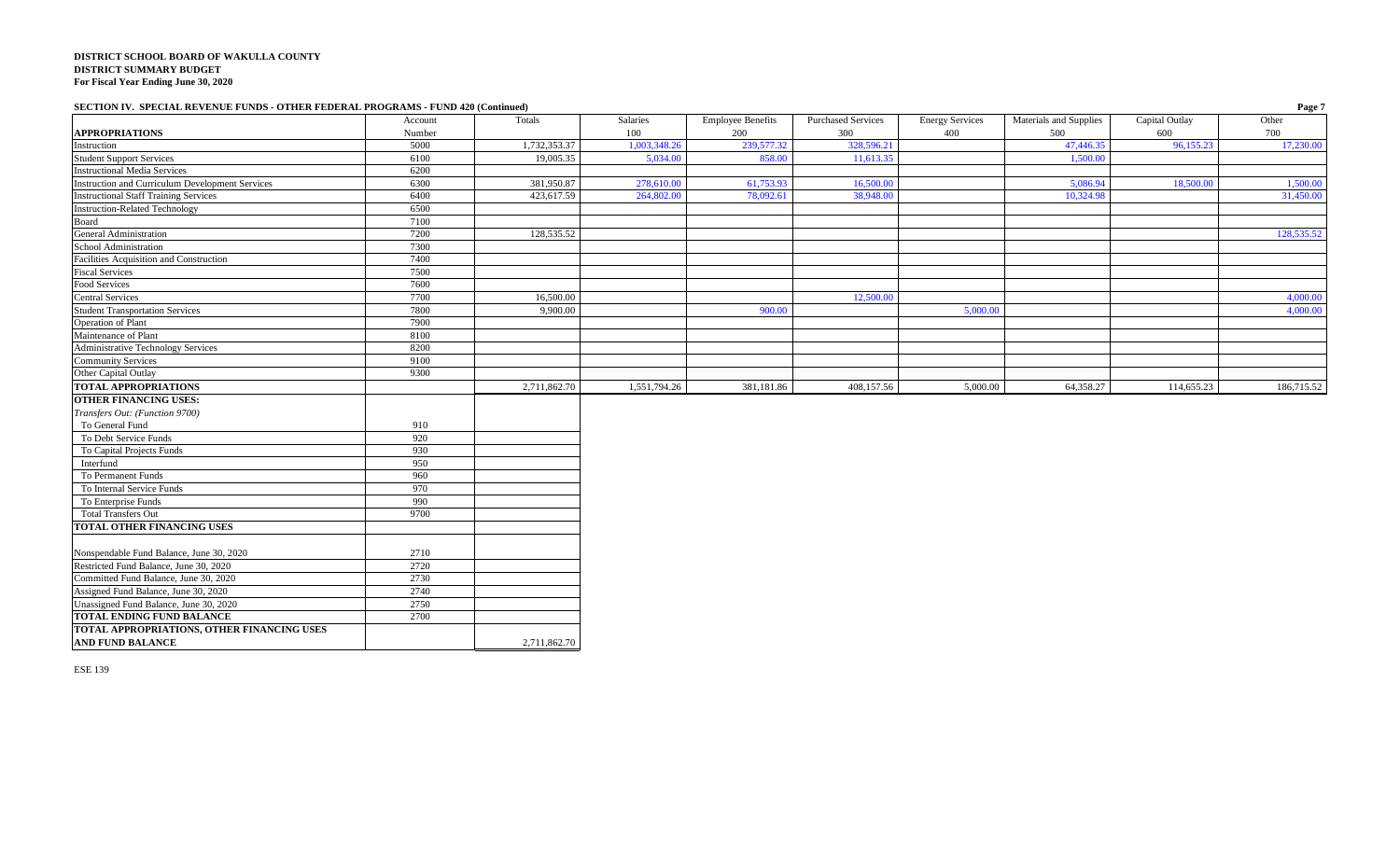| <b>SECTION V. SPECIAL REVENUE FUNDS - MISCELLANEOUS - FUND 490</b> |         | Page 8 |  |  |
|--------------------------------------------------------------------|---------|--------|--|--|
|                                                                    | Account |        |  |  |
| <b>ESTIMATED REVENUES</b>                                          | Number  |        |  |  |
| <b>FEDERAL THROUGH STATE AND LOCAL:</b>                            |         |        |  |  |
| Federal Through Local                                              | 3280    |        |  |  |
| <b>Total Federal Through State and Local</b>                       | 3200    |        |  |  |
| LOCAL:                                                             |         |        |  |  |
| <b>Investment Income</b>                                           | 3430    |        |  |  |
| Gifts, Grants and Bequests                                         | 3440    |        |  |  |
| <b>Other Miscellaneous Local Sources</b>                           | 3495    |        |  |  |
| <b>Total Local</b>                                                 | 3400    |        |  |  |
| <b>TOTAL ESTIMATED REVENUES</b>                                    | 3000    |        |  |  |
| <b>OTHER FINANCING SOURCES</b>                                     |         |        |  |  |
| Transfers In:                                                      |         |        |  |  |
| From General Fund                                                  | 3610    |        |  |  |
| From Debt Service Funds                                            | 3620    |        |  |  |
| From Capital Projects Funds                                        | 3630    |        |  |  |
| Interfund                                                          | 3650    |        |  |  |
| <b>From Permanent Funds</b>                                        | 3660    |        |  |  |
| From Internal Service Funds                                        | 3670    |        |  |  |
| From Enterprise Funds                                              | 3690    |        |  |  |
| <b>Total Transfers In</b>                                          | 3600    |        |  |  |
| <b>TOTAL OTHER FINANCING SOURCES</b>                               |         |        |  |  |
|                                                                    |         |        |  |  |
| Fund Balance, July 1, 2019                                         | 2800    |        |  |  |
| <b>TOTAL ESTIMATED REVENUES, OTHER FINANCING</b>                   |         |        |  |  |
| <b>SOURCES AND FUND BALANCE</b>                                    |         |        |  |  |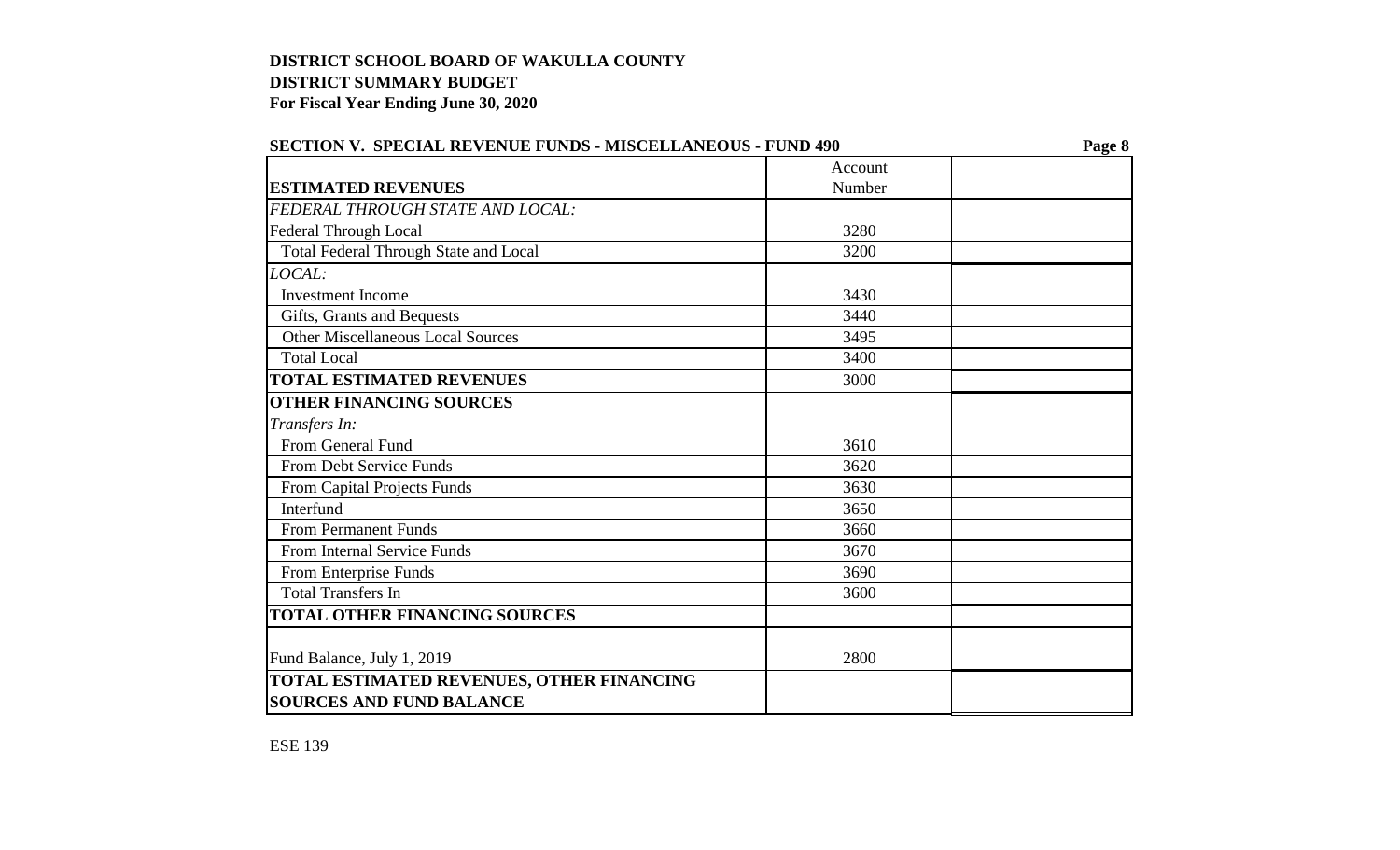#### **SECTION V. SPECIAL REVENUE FUNDS - MISCELLANEOUS - FUND 490 (Continued) Page 9**

|                                                            | Account | Totals | Salaries | <b>Employee Benefits</b> | <b>Purchased Services</b> | <b>Energy Services</b> | Materials and Supplies | Capital Outlay | Other |
|------------------------------------------------------------|---------|--------|----------|--------------------------|---------------------------|------------------------|------------------------|----------------|-------|
| <b>APPROPRIATIONS</b>                                      | Number  |        | 100      | 200                      | 300                       | 400                    | 500                    | 600            | 700   |
| Instruction                                                | 5000    |        |          |                          |                           |                        |                        |                |       |
| <b>Student Support Services</b>                            | 6100    |        |          |                          |                           |                        |                        |                |       |
| <b>Instructional Media Services</b>                        | 6200    |        |          |                          |                           |                        |                        |                |       |
| Instruction and Curriculum Development Services            | 6300    |        |          |                          |                           |                        |                        |                |       |
| <b>Instructional Staff Training Services</b>               | 6400    |        |          |                          |                           |                        |                        |                |       |
|                                                            | 6500    |        |          |                          |                           |                        |                        |                |       |
| Instruction-Related Technology<br>Board                    | 7100    |        |          |                          |                           |                        |                        |                |       |
| General Administration                                     | 7200    |        |          |                          |                           |                        |                        |                |       |
| School Administration                                      | 7300    |        |          |                          |                           |                        |                        |                |       |
| Facilities Acquisition and Construction<br>Fiscal Services | 7400    |        |          |                          |                           |                        |                        |                |       |
|                                                            | 7500    |        |          |                          |                           |                        |                        |                |       |
| Central Services                                           | 7700    |        |          |                          |                           |                        |                        |                |       |
| <b>Student Transportation Services</b>                     | 7800    |        |          |                          |                           |                        |                        |                |       |
| Operation of Plant                                         | 7900    |        |          |                          |                           |                        |                        |                |       |
| Maintenance of Plant                                       | 8100    |        |          |                          |                           |                        |                        |                |       |
| <b>Administrative Technology Services</b>                  | 8200    |        |          |                          |                           |                        |                        |                |       |
|                                                            | 9100    |        |          |                          |                           |                        |                        |                |       |
| <b>Community Services</b><br>Other Capital Outlay          | 9300    |        |          |                          |                           |                        |                        |                |       |
| <b>TOTAL APPROPRIATIONS</b>                                |         |        |          |                          |                           |                        |                        |                |       |
| <b>OTHER FINANCING USES:</b>                               |         |        |          |                          |                           |                        |                        |                |       |
| Transfers Out: (Function 9700)                             |         |        |          |                          |                           |                        |                        |                |       |
| To General Fund                                            | 910     |        |          |                          |                           |                        |                        |                |       |
| To Debt Service Funds                                      | 920     |        |          |                          |                           |                        |                        |                |       |
| To Capital Projects Funds                                  | 930     |        |          |                          |                           |                        |                        |                |       |
| Interfund                                                  | 950     |        |          |                          |                           |                        |                        |                |       |
| To Permanent Funds                                         | 960     |        |          |                          |                           |                        |                        |                |       |
| To Internal Service Funds                                  | 970     |        |          |                          |                           |                        |                        |                |       |
| To Enterprise Funds                                        | 990     |        |          |                          |                           |                        |                        |                |       |
| <b>Total Transfers Out</b>                                 | 9700    |        |          |                          |                           |                        |                        |                |       |
| TOTAL OTHER FINANCING USES                                 |         |        |          |                          |                           |                        |                        |                |       |
|                                                            |         |        |          |                          |                           |                        |                        |                |       |
| Nonspendable Fund Balance, June 30, 2020                   | 2710    |        |          |                          |                           |                        |                        |                |       |
| Restricted Fund Balance, June 30, 2020                     | 2720    |        |          |                          |                           |                        |                        |                |       |
| Committed Fund Balance, June 30, 2020                      | 2730    |        |          |                          |                           |                        |                        |                |       |
| Assigned Fund Balance, June 30, 2020                       | 2740    |        |          |                          |                           |                        |                        |                |       |
| Unassigned Fund Balance, June 30, 2020                     | 2750    |        |          |                          |                           |                        |                        |                |       |
| <b>TOTAL ENDING FUND BALANCE</b>                           | 2700    |        |          |                          |                           |                        |                        |                |       |
| TOTAL APPROPRIATIONS, OTHER FINANCING USES                 |         |        |          |                          |                           |                        |                        |                |       |
| <b>AND FUND BALANCE</b>                                    |         |        |          |                          |                           |                        |                        |                |       |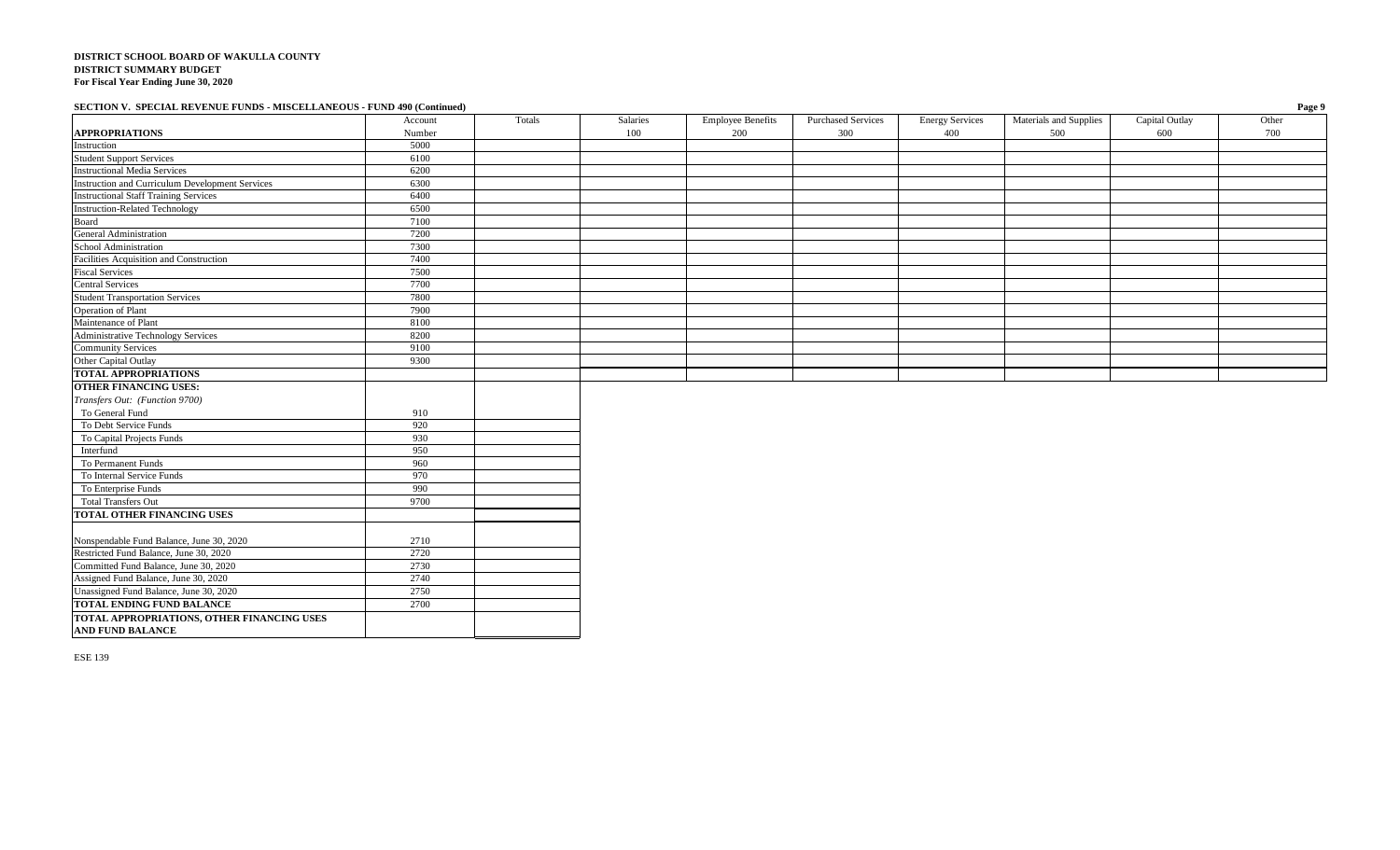| <b>SECTION VI. DEBT SERVICE FUNDS</b>              |                   |           |                                 |                                    |                                                   |                                       |                                 |                              | Page 10                                              |
|----------------------------------------------------|-------------------|-----------|---------------------------------|------------------------------------|---------------------------------------------------|---------------------------------------|---------------------------------|------------------------------|------------------------------------------------------|
| <b>ESTIMATED REVENUES</b>                          | Account<br>Number | Totals    | 210<br>SBE/COBI<br><b>Bonds</b> | 220<br>Special Act<br><b>Bonds</b> | 230<br>Sections 1011.14 &<br>1011.15, F.S., Loans | 240<br>Motor Vehicle<br>Revenue Bonds | 250<br>District<br><b>Bonds</b> | 290<br>Other<br>Debt Service | 299<br><b>ARRA Economic</b><br>Stimulus Debt Service |
| <b>FEDERAL DIRECT SOURCES:</b>                     |                   |           |                                 |                                    |                                                   |                                       |                                 |                              |                                                      |
| Miscellaneous Federal Direct                       | 3199              |           |                                 |                                    |                                                   |                                       |                                 |                              |                                                      |
| <b>Total Federal Direct Sources</b>                | 3100              |           |                                 |                                    |                                                   |                                       |                                 |                              |                                                      |
| FEDERAL THROUGH STATE AND LOCAL:                   |                   |           |                                 |                                    |                                                   |                                       |                                 |                              |                                                      |
| Miscellaneous Federal Through State                | 3299              |           |                                 |                                    |                                                   |                                       |                                 |                              |                                                      |
| Total Federal Through State and Local              | 3200              |           |                                 |                                    |                                                   |                                       |                                 |                              |                                                      |
| <b>STATE SOURCES:</b>                              |                   |           |                                 |                                    |                                                   |                                       |                                 |                              |                                                      |
| CO&DS Withheld for SBE/COBI Bonds                  | 3322              | 12,440.00 | 12,440.00                       |                                    |                                                   |                                       |                                 |                              |                                                      |
| SBE/COBI Bond Interest                             | 3326              |           |                                 |                                    |                                                   |                                       |                                 |                              |                                                      |
| Sales Tax Distribution (s. 212.20(6)(d)6.a., F.S.) | 3341              |           |                                 |                                    |                                                   |                                       |                                 |                              |                                                      |
| <b>Total State Sources</b>                         | 3300              | 12,440.00 | 12,440.00                       |                                    |                                                   |                                       |                                 |                              |                                                      |
| <b>LOCAL SOURCES:</b>                              |                   |           |                                 |                                    |                                                   |                                       |                                 |                              |                                                      |
| <b>District Debt Service Taxes</b>                 | 3412              |           |                                 |                                    |                                                   |                                       |                                 |                              |                                                      |
| <b>County Local Sales Tax</b>                      | 3418              |           |                                 |                                    |                                                   |                                       |                                 |                              |                                                      |
| School District Local Sales Tax                    | 3419              |           |                                 |                                    |                                                   |                                       |                                 |                              |                                                      |
| <b>Tax Redemptions</b>                             | 3421              |           |                                 |                                    |                                                   |                                       |                                 |                              |                                                      |
| <b>Excess Fees</b>                                 | 3423              |           |                                 |                                    |                                                   |                                       |                                 |                              |                                                      |
| <b>Investment Income</b>                           | 3430              |           |                                 |                                    |                                                   |                                       |                                 |                              |                                                      |
| Gifts, Grants and Bequests                         | 3440              |           |                                 |                                    |                                                   |                                       |                                 |                              |                                                      |
| <b>Total Local Sources</b>                         | 3400              |           |                                 |                                    |                                                   |                                       |                                 |                              |                                                      |
| <b>TOTAL ESTIMATED REVENUES</b>                    |                   | 12,440.00 | 12,440.00                       |                                    |                                                   |                                       |                                 |                              |                                                      |
| <b>OTHER FINANCING SOURCES:</b>                    |                   |           |                                 |                                    |                                                   |                                       |                                 |                              |                                                      |
| <b>Issuance of Bonds</b>                           | 3710              |           |                                 |                                    |                                                   |                                       |                                 |                              |                                                      |
| Loans                                              | 3720              |           |                                 |                                    |                                                   |                                       |                                 |                              |                                                      |
| Proceeds of Lease-Purchase Agreements              | 3750              |           |                                 |                                    |                                                   |                                       |                                 |                              |                                                      |
| Premium on Long-term Debt                          | 3790              |           |                                 |                                    |                                                   |                                       |                                 |                              |                                                      |
| Transfers In:                                      |                   |           |                                 |                                    |                                                   |                                       |                                 |                              |                                                      |
| From General Fund                                  | 3610              |           |                                 |                                    |                                                   |                                       |                                 |                              |                                                      |
| From Capital Projects Funds                        | 3630              |           |                                 |                                    |                                                   |                                       |                                 |                              |                                                      |
| From Special Revenue Funds                         | 3640              |           |                                 |                                    |                                                   |                                       |                                 |                              |                                                      |
| Interfund (Debt Service Only)                      | 3650              |           |                                 |                                    |                                                   |                                       |                                 |                              |                                                      |
| From Permanent Funds                               | 3660              |           |                                 |                                    |                                                   |                                       |                                 |                              |                                                      |
| From Internal Service Funds                        | 3670              |           |                                 |                                    |                                                   |                                       |                                 |                              |                                                      |
| From Enterprise Funds                              | 3690              |           |                                 |                                    |                                                   |                                       |                                 |                              |                                                      |
| Total Transfers In                                 | 3600              |           |                                 |                                    |                                                   |                                       |                                 |                              |                                                      |
| TOTAL OTHER FINANCING SOURCES                      |                   |           |                                 |                                    |                                                   |                                       |                                 |                              |                                                      |
|                                                    |                   |           |                                 |                                    |                                                   |                                       |                                 |                              |                                                      |
| Fund Balance, July 1, 2019                         | 2800              | 191.84    | 191.84                          |                                    |                                                   |                                       |                                 |                              |                                                      |
| TOTAL ESTIMATED REVENUES, OTHER FINANCING          |                   |           |                                 |                                    |                                                   |                                       |                                 |                              |                                                      |
| <b>SOURCES AND FUND BALANCES</b>                   |                   | 12,631.84 | 12,631.84                       |                                    |                                                   |                                       |                                 |                              |                                                      |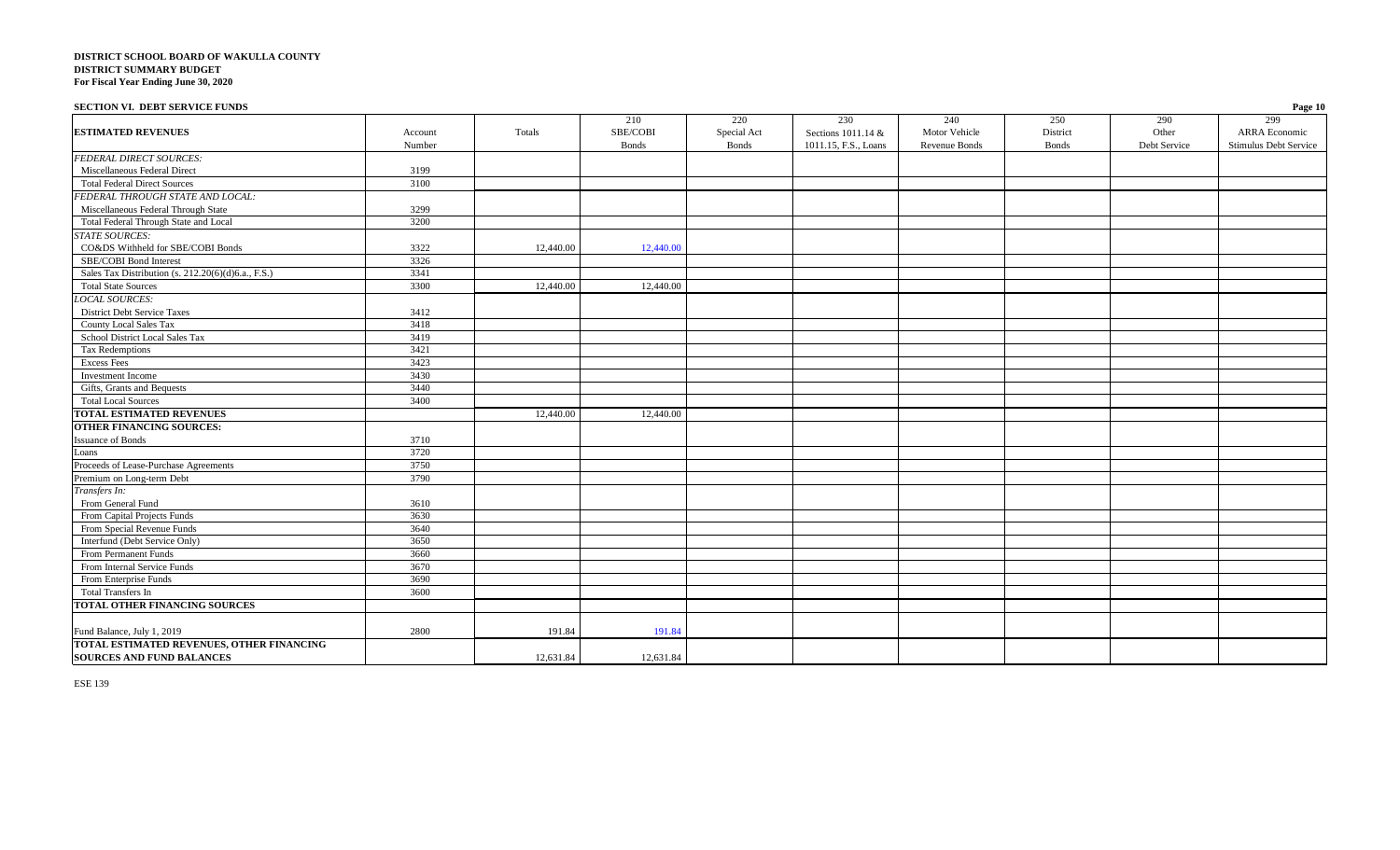|  | <b>SECTION VI. DEBT SERVICE FUNDS (Continued)</b> |  |
|--|---------------------------------------------------|--|
|--|---------------------------------------------------|--|

| <b>SECTION VI. DEBT SERVICE FUNDS (Continued)</b>  |         |           |           |             |                      |               |              |              | Page 11               |
|----------------------------------------------------|---------|-----------|-----------|-------------|----------------------|---------------|--------------|--------------|-----------------------|
|                                                    |         |           | 210       | 220         | 230                  | 240           | 250          | 290          | 299                   |
| <b>APPROPRIATIONS</b>                              | Account | Totals    | SBE/COBI  | Special Act | Sections 1011.14 &   | Motor Vehicle | District     | Other        | <b>ARRA Economic</b>  |
|                                                    | Number  |           | Bonds     | Bonds       | 1011.15, F.S., Loans | Revenue Bonds | <b>Bonds</b> | Debt Service | Stimulus Debt Service |
| Debt Service: (Function 9200)                      |         |           |           |             |                      |               |              |              |                       |
| Redemption of Principal                            | 710     | 12,000.00 | 12,000.00 |             |                      |               |              |              |                       |
| Interest                                           | 720     | 240.00    | 240.00    |             |                      |               |              |              |                       |
| Dues and Fees                                      | 730     | 200.00    | 200.00    |             |                      |               |              |              |                       |
| Miscellaneous                                      | 790     |           |           |             |                      |               |              |              |                       |
| <b>TOTAL APPROPRIATIONS</b>                        | 9200    | 12,440.00 | 12,440.00 |             |                      |               |              |              |                       |
| <b>OTHER FINANCING USES:</b>                       |         |           |           |             |                      |               |              |              |                       |
| Payments to Refunding Escrow Agent (Function 9299) | 760     |           |           |             |                      |               |              |              |                       |
| Transfers Out: (Function 9700)                     |         |           |           |             |                      |               |              |              |                       |
| To General Fund                                    | 910     |           |           |             |                      |               |              |              |                       |
| To Capital Projects Funds                          | 930     |           |           |             |                      |               |              |              |                       |
| To Special Revenue Funds                           | 940     |           |           |             |                      |               |              |              |                       |
| Interfund (Debt Service Only)                      | 950     |           |           |             |                      |               |              |              |                       |
| To Permanent Funds                                 | 960     |           |           |             |                      |               |              |              |                       |
| To Internal Service Funds                          | 970     |           |           |             |                      |               |              |              |                       |
| To Enterprise Funds                                | 990     |           |           |             |                      |               |              |              |                       |
| <b>Total Transfers Out</b>                         | 9700    |           |           |             |                      |               |              |              |                       |
| <b>TOTAL OTHER FINANCING USES</b>                  |         |           |           |             |                      |               |              |              |                       |
|                                                    |         |           |           |             |                      |               |              |              |                       |
| Nonspendable Fund Balance, June 30, 2020           | 2710    |           |           |             |                      |               |              |              |                       |
| Restricted Fund Balance, June 30, 2020             | 2720    | 191.84    | 191.84    |             |                      |               |              |              |                       |
| Committed Fund Balance, June 30, 2020              | 2730    |           |           |             |                      |               |              |              |                       |
| Assigned Fund Balance, June 30, 2020               | 2740    |           |           |             |                      |               |              |              |                       |
| Unassigned Fund Balance, June 30, 2020             | 2750    |           |           |             |                      |               |              |              |                       |
| <b>TOTAL ENDING FUND BALANCES</b>                  | 2700    | 191.84    | 191.84    |             |                      |               |              |              |                       |
| <b>TOTAL APPROPRIATIONS, OTHER FINANCING USES</b>  |         |           |           |             |                      |               |              |              |                       |
| <b>AND FUND BALANCES</b>                           |         | 12,631.84 | 12,631.84 |             |                      |               |              |              |                       |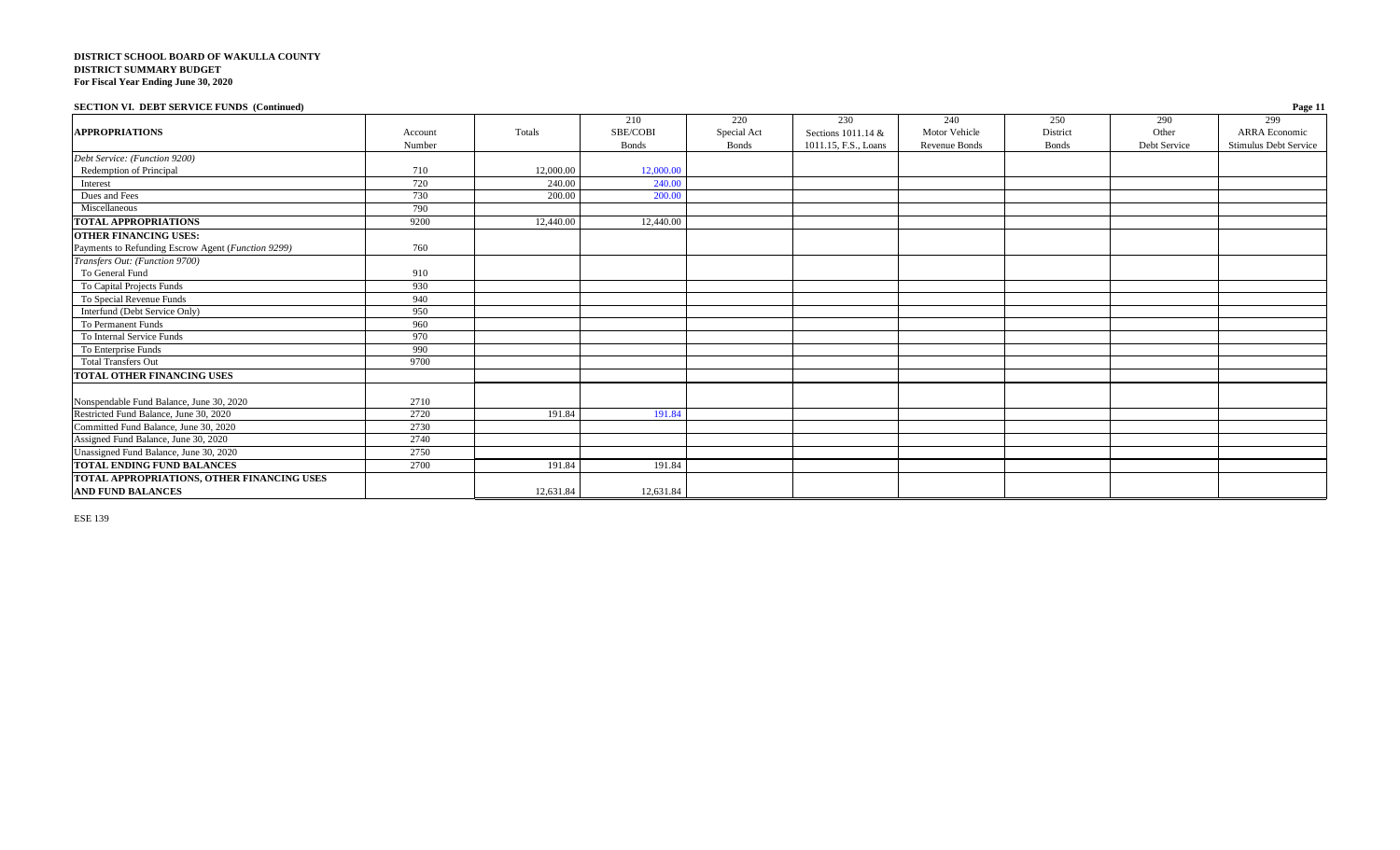| SECTION VII. CAPITAL PROJECTS FUNDS                 |         |              |                    |              |                    |                  |              |                |                           |             |              | Page 12           |
|-----------------------------------------------------|---------|--------------|--------------------|--------------|--------------------|------------------|--------------|----------------|---------------------------|-------------|--------------|-------------------|
|                                                     |         |              | 310                | 320          | 330                | 340              | 350          | 360            | 370                       | 380         | 390          | 399               |
|                                                     | Account | Totals       | Capital Outlay     | Special      | Sections 1011.14 & | Public Education | District     | Capital Outlay | Nonvoted Capital          | Voted       | Other        | <b>ARRA</b>       |
| <b>ESTIMATED REVENUES</b>                           | Number  |              | <b>Bond Issues</b> | Act          | 1011.15, F.S.,     | Capital Outlay   | <b>Bonds</b> | and            | Improvement               | Capital     | Capital      | Economic Stimulus |
|                                                     |         |              | (COBI)             | <b>Bonds</b> | Loans              | (PECO)           |              | Debt Service   | (Section 1011.71(2), F.S. | Improvement | Projects     | Capital Projects  |
| <b>FEDERAL DIRECT SOURCES:</b>                      |         |              |                    |              |                    |                  |              |                |                           |             |              |                   |
| Miscellaneous Federal Direct                        | 3199    |              |                    |              |                    |                  |              |                |                           |             |              |                   |
| <b>Total Federal Direct Sources</b>                 | 3100    |              |                    |              |                    |                  |              |                |                           |             |              |                   |
| FEDERAL THROUGH STATE AND LOCAL:                    |         |              |                    |              |                    |                  |              |                |                           |             |              |                   |
| Miscellaneous Federal Through State                 | 3299    |              |                    |              |                    |                  |              |                |                           |             |              |                   |
| Total Federal Through State and Local               | 3200    |              |                    |              |                    |                  |              |                |                           |             |              |                   |
| <b>STATE SOURCES:</b>                               |         |              |                    |              |                    |                  |              |                |                           |             |              |                   |
| CO&DS Distributed                                   | 3321    | 160,000.00   |                    |              |                    |                  |              | 160,000.00     |                           |             |              |                   |
| Interest on Undistributed CO&DS                     | 3325    |              |                    |              |                    |                  |              |                |                           |             |              |                   |
| Sales Tax Distribution (s. 212.20(6)(d)6.a., F.S.)  | 3341    | 247,250.00   |                    |              |                    |                  |              |                |                           |             | 247,250.00   |                   |
| <b>State Through Local</b>                          | 3380    |              |                    |              |                    |                  |              |                |                           |             |              |                   |
| Public Education Capital Outlay (PECO)              | 3391    |              |                    |              |                    |                  |              |                |                           |             |              |                   |
| <b>Classrooms First Program</b>                     | 3392    |              |                    |              |                    |                  |              |                |                           |             |              |                   |
| SMART Schools Small County Assistance Program       | 3395    |              |                    |              |                    |                  |              |                |                           |             |              |                   |
| Class Size Reduction Capital Outlay                 | 3396    |              |                    |              |                    |                  |              |                |                           |             |              |                   |
| Charter School Capital Outlay Funding               | 3397    | 85,400.00    |                    |              |                    |                  |              |                |                           |             | 85,400.00    |                   |
| Other Miscellaneous State Revenues                  | 3399    | 1,785,089.40 |                    |              |                    |                  |              |                |                           |             | 1,785,089.40 |                   |
| <b>Total State Sources</b>                          | 3300    | 2,277,739.40 |                    |              |                    |                  |              | 160,000.00     |                           |             | 2,117,739.40 |                   |
| OCAL SOURCES:                                       |         |              |                    |              |                    |                  |              |                |                           |             |              |                   |
| District Local Capital Improvement Tax              | 3413    | 2,137,924.04 |                    |              |                    |                  |              |                | 2,137,924.04              |             |              |                   |
| County Local Sales Tax                              | 3418    |              |                    |              |                    |                  |              |                |                           |             |              |                   |
| School District Local Sales Tax                     | 3419    |              |                    |              |                    |                  |              |                |                           |             |              |                   |
| <b>Tax Redemptions</b>                              | 3421    |              |                    |              |                    |                  |              |                |                           |             |              |                   |
| Investment Income                                   | 3430    |              |                    |              |                    |                  |              |                |                           |             |              |                   |
| Gifts, Grants and Bequests                          | 3440    |              |                    |              |                    |                  |              |                |                           |             |              |                   |
| Miscellaneous Local Sources                         | 3490    |              |                    |              |                    |                  |              |                |                           |             |              |                   |
| <b>Impact Fees</b>                                  | 3496    |              |                    |              |                    |                  |              |                |                           |             |              |                   |
| Refunds of Prior Year's Expenditures                | 3497    |              |                    |              |                    |                  |              |                |                           |             |              |                   |
| <b>Total Local Sources</b>                          | 3400    | 2,137,924.04 |                    |              |                    |                  |              |                | 2,137,924.04              |             |              |                   |
| <b>TOTAL ESTIMATED REVENUES</b>                     |         | 4,415,663.44 |                    |              |                    |                  |              | 160,000.00     | 2,137,924.04              |             | 2,117,739.40 |                   |
| <b>OTHER FINANCING SOURCES</b>                      |         |              |                    |              |                    |                  |              |                |                           |             |              |                   |
| <b>Issuance of Bonds</b>                            | 3710    |              |                    |              |                    |                  |              |                |                           |             |              |                   |
| Loans                                               | 3720    |              |                    |              |                    |                  |              |                |                           |             |              |                   |
| Sale of Capital Assets                              | 3730    |              |                    |              |                    |                  |              |                |                           |             |              |                   |
| <b>Loss Recoveries</b>                              | 3740    |              |                    |              |                    |                  |              |                |                           |             |              |                   |
| Proceeds of Lease-Purchase Agreements               | 3750    |              |                    |              |                    |                  |              |                |                           |             |              |                   |
| Proceeds from Special Facility Construction Account | 3770    |              |                    |              |                    |                  |              |                |                           |             |              |                   |
| Transfers In:                                       |         |              |                    |              |                    |                  |              |                |                           |             |              |                   |
| From General Fund                                   | 3610    |              |                    |              |                    |                  |              |                |                           |             |              |                   |
| From Debt Service Funds                             | 3620    |              |                    |              |                    |                  |              |                |                           |             |              |                   |
| From Special Revenue Funds                          | 3640    |              |                    |              |                    |                  |              |                |                           |             |              |                   |
| Interfund (Capital Projects Only)                   | 3650    |              |                    |              |                    |                  |              |                |                           |             |              |                   |
| From Permanent Funds                                | 3660    |              |                    |              |                    |                  |              |                |                           |             |              |                   |
| From Internal Service Funds                         | 3670    |              |                    |              |                    |                  |              |                |                           |             |              |                   |
| From Enterprise Funds                               | 3690    |              |                    |              |                    |                  |              |                |                           |             |              |                   |
| Total Transfers In                                  | 3600    |              |                    |              |                    |                  |              |                |                           |             |              |                   |
| TOTAL OTHER FINANCING SOURCES                       |         |              |                    |              |                    |                  |              |                |                           |             |              |                   |
| Fund Balance, July 1, 2019                          | 2800    | 3,729,486.76 |                    |              | 909,638.5          |                  |              | 151,394.24     | 1,163,650.40              |             | 1,504,803.54 |                   |
| TOTAL ESTIMATED REVENUES, OTHER                     |         |              |                    |              |                    |                  |              |                |                           |             |              |                   |
| FINANCING SOURCES AND FUND BALANCES                 |         | 8,145,150.20 |                    |              | 909,638.58         |                  |              | 311,394.24     | 3,301,574.44              |             | 3,622,542.94 |                   |
|                                                     |         |              |                    |              |                    |                  |              |                |                           |             |              |                   |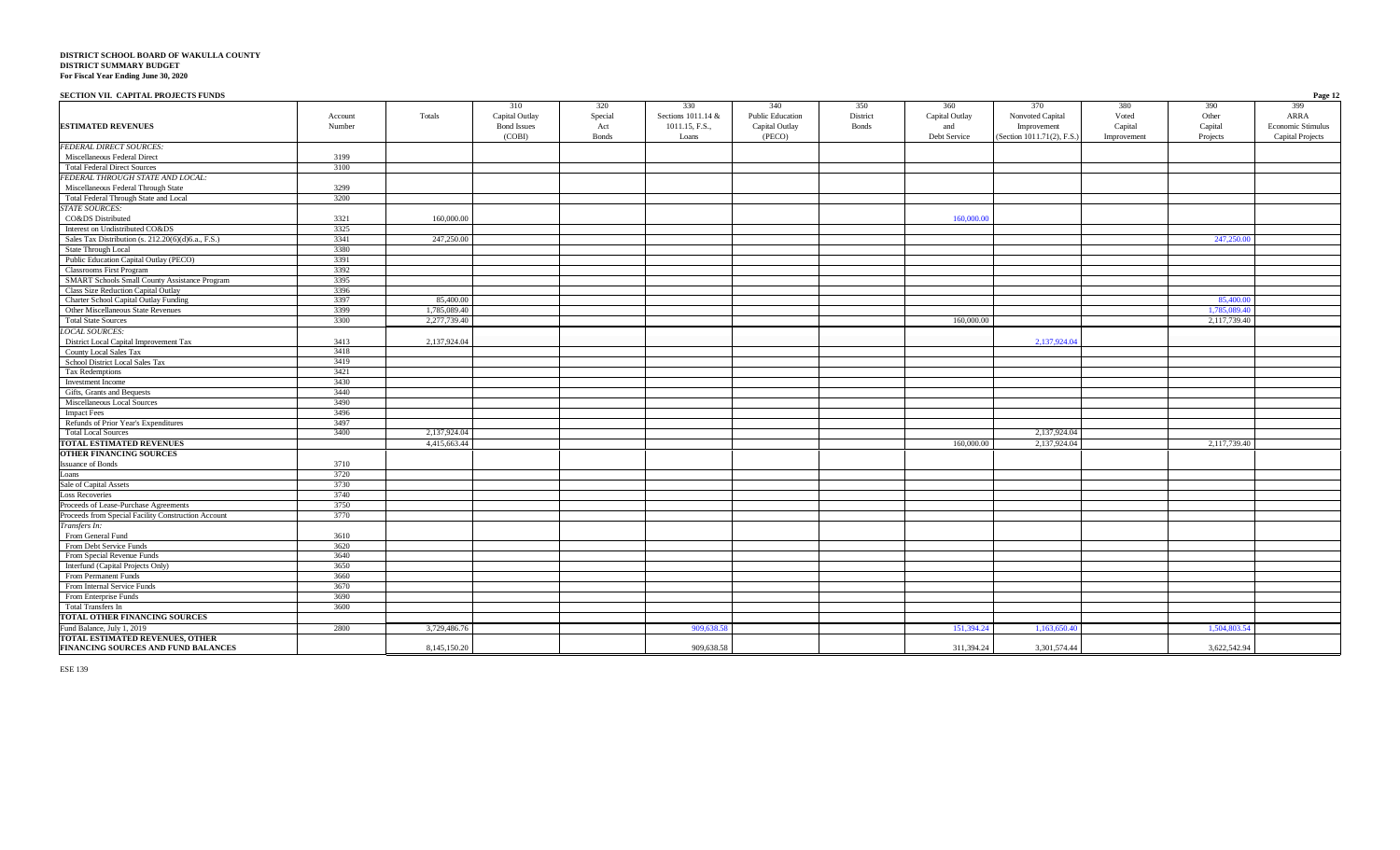| SECTION VII. CAPITAL PROJECTS FUNDS (Continued)                        |                   |              |                                                       |                                       |                                                      |                                                            |                                 |                                              |                                                                     |                                        |                                     | Page 13                                                     |
|------------------------------------------------------------------------|-------------------|--------------|-------------------------------------------------------|---------------------------------------|------------------------------------------------------|------------------------------------------------------------|---------------------------------|----------------------------------------------|---------------------------------------------------------------------|----------------------------------------|-------------------------------------|-------------------------------------------------------------|
| <b>APPROPRIATIONS</b>                                                  | Account<br>Number | Totals       | 310<br>Capital Outlay<br><b>Bond Issues</b><br>(COBI) | 320<br>Special<br>Act<br><b>Bonds</b> | 330<br>Sections 1011.14 &<br>1011.15, F.S.,<br>Loans | 340<br><b>Public Education</b><br>Capital Outlay<br>(PECO) | 350<br>District<br><b>Bonds</b> | 360<br>Capital Outlay<br>and<br>Debt Service | 370<br>Nonvoted Capital<br>Improvement<br>(Section 1011.71(2), F.S. | 380<br>Voted<br>Capital<br>Improvement | 390<br>Other<br>Capital<br>Projects | 399<br>ARRA<br><b>Economic Stimulus</b><br>Capital Projects |
| Appropriations: (Functions 7400/9200)                                  |                   |              |                                                       |                                       |                                                      |                                                            |                                 |                                              |                                                                     |                                        |                                     |                                                             |
| Library Books (New Libraries)                                          | 610               |              |                                                       |                                       |                                                      |                                                            |                                 |                                              |                                                                     |                                        |                                     |                                                             |
| <b>Audiovisual Materials</b>                                           | 620               |              |                                                       |                                       |                                                      |                                                            |                                 |                                              |                                                                     |                                        |                                     |                                                             |
| Buildings and Fixed Equipment                                          | 630               | 2,527,278.15 |                                                       |                                       |                                                      |                                                            |                                 |                                              | 500,000,00                                                          |                                        | 2.027.278.15                        |                                                             |
| Furniture, Fixtures and Equipment                                      | 640               | 464.62       |                                                       |                                       |                                                      |                                                            |                                 |                                              | 464.62                                                              |                                        |                                     |                                                             |
| Motor Vehicles (Including Buses)                                       | 650               | 964,790.58   |                                                       |                                       | 909.638.58                                           |                                                            |                                 |                                              | 55,152.00                                                           |                                        |                                     |                                                             |
| Land                                                                   | 660               |              |                                                       |                                       |                                                      |                                                            |                                 |                                              |                                                                     |                                        |                                     |                                                             |
| Improvements Other Than Buildings                                      | 670               | 81,320.85    |                                                       |                                       |                                                      |                                                            |                                 |                                              |                                                                     |                                        | 81,320.85                           |                                                             |
| Remodeling and Renovations                                             | 680               | 2,860,418.33 |                                                       |                                       |                                                      |                                                            |                                 | 311,394.24                                   | 1.501.822.94                                                        |                                        | 1.047.201.15                        |                                                             |
| Computer Software                                                      | 690               |              |                                                       |                                       |                                                      |                                                            |                                 |                                              |                                                                     |                                        |                                     |                                                             |
| Charter School Local Capital Improvement                               | 793               |              |                                                       |                                       |                                                      |                                                            |                                 |                                              |                                                                     |                                        |                                     |                                                             |
| Redemption of Principal                                                | 710               | 180,000,00   |                                                       |                                       |                                                      |                                                            |                                 |                                              | 180,000.0                                                           |                                        |                                     |                                                             |
| Interest                                                               | 720               | 25,093.75    |                                                       |                                       |                                                      |                                                            |                                 |                                              | 25,093.7                                                            |                                        |                                     |                                                             |
| Dues and Fees                                                          | 730               |              |                                                       |                                       |                                                      |                                                            |                                 |                                              |                                                                     |                                        |                                     |                                                             |
| <b>TOTAL APPROPRIATIONS</b>                                            |                   | 6,639,366.28 |                                                       |                                       | 909,638.58                                           |                                                            |                                 | 311,394.24                                   | 2.262,533.3                                                         |                                        | 3.155.800.15                        |                                                             |
| <b>OTHER FINANCING USES:</b>                                           |                   |              |                                                       |                                       |                                                      |                                                            |                                 |                                              |                                                                     |                                        |                                     |                                                             |
| Transfers Out: (Function 9700)                                         |                   |              |                                                       |                                       |                                                      |                                                            |                                 |                                              |                                                                     |                                        |                                     |                                                             |
| To General Fund                                                        | 910               | 1,133,441.13 |                                                       |                                       |                                                      |                                                            |                                 |                                              | 1,039,041.1                                                         |                                        | 94,400.00                           |                                                             |
| To Debt Service Funds                                                  | 920               |              |                                                       |                                       |                                                      |                                                            |                                 |                                              |                                                                     |                                        |                                     |                                                             |
| To Special Revenue Funds                                               | 940               |              |                                                       |                                       |                                                      |                                                            |                                 |                                              |                                                                     |                                        |                                     |                                                             |
| Interfund (Capital Projects Only)                                      | 950               |              |                                                       |                                       |                                                      |                                                            |                                 |                                              |                                                                     |                                        |                                     |                                                             |
| To Permanent Funds                                                     | 960               |              |                                                       |                                       |                                                      |                                                            |                                 |                                              |                                                                     |                                        |                                     |                                                             |
| To Internal Service Funds                                              | 970               |              |                                                       |                                       |                                                      |                                                            |                                 |                                              |                                                                     |                                        |                                     |                                                             |
| To Enterprise Funds                                                    | 990               |              |                                                       |                                       |                                                      |                                                            |                                 |                                              |                                                                     |                                        |                                     |                                                             |
| <b>Total Transfers Out</b>                                             | 9700              | 1,133,441.13 |                                                       |                                       |                                                      |                                                            |                                 |                                              | 1,039,041.13                                                        |                                        | 94,400.00                           |                                                             |
| <b>TOTAL OTHER FINANCING USES</b>                                      |                   | 1,133,441.13 |                                                       |                                       |                                                      |                                                            |                                 |                                              | 1,039,041.13                                                        |                                        | 94,400.00                           |                                                             |
| Nonspendable Fund Balance, June 30, 2020                               | 2710              |              |                                                       |                                       |                                                      |                                                            |                                 |                                              |                                                                     |                                        |                                     |                                                             |
| Restricted Fund Balance, June 30, 2020                                 | 2720              |              |                                                       |                                       |                                                      |                                                            |                                 |                                              |                                                                     |                                        |                                     |                                                             |
| Committed Fund Balance, June 30, 2020                                  | 2730              |              |                                                       |                                       |                                                      |                                                            |                                 |                                              |                                                                     |                                        |                                     |                                                             |
| Assigned Fund Balance, June 30, 2020                                   | 2740              | 372,342.79   |                                                       |                                       |                                                      |                                                            |                                 |                                              |                                                                     |                                        | 372,342.79                          |                                                             |
| Unassigned Fund Balance, June 30, 2020                                 | 2750              |              |                                                       |                                       |                                                      |                                                            |                                 |                                              |                                                                     |                                        |                                     |                                                             |
| <b>TOTAL ENDING FUND BALANCES</b>                                      | 2700              | 372,342.79   |                                                       |                                       |                                                      |                                                            |                                 |                                              |                                                                     |                                        | 372,342.79                          |                                                             |
| TOTAL APPROPRIATIONS, OTHER FINANCING USES<br><b>AND FUND BALANCES</b> |                   | 8.145.150.20 |                                                       |                                       | 909,638.58                                           |                                                            |                                 | 311,394.24                                   | 3.301.574.44                                                        |                                        | 3.622.542.94                        |                                                             |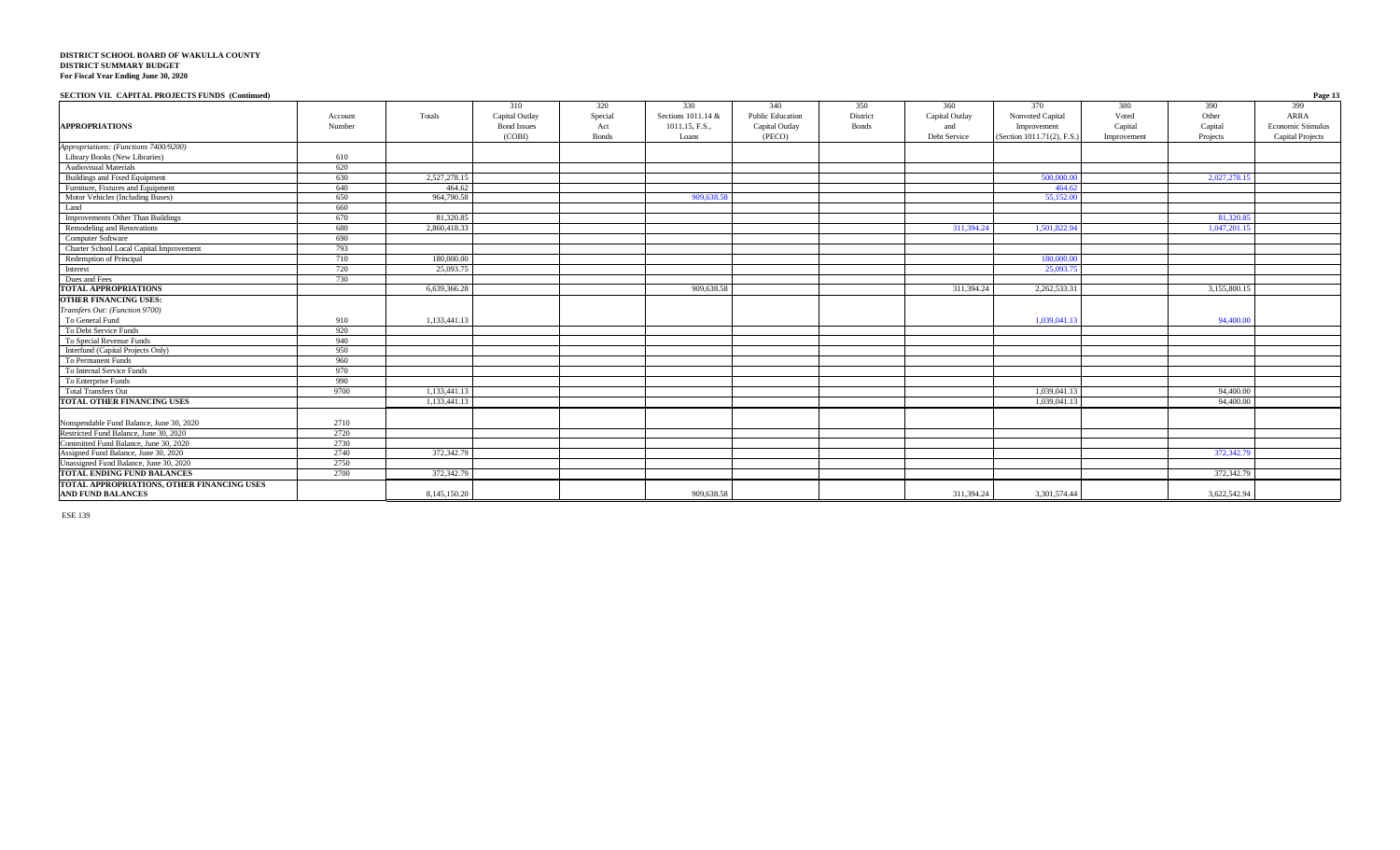| SECTION VIII. I ENMANENI FUNDS - FUND VVV |         | 1 agu 17 |
|-------------------------------------------|---------|----------|
|                                           | Account |          |
| <b>ESTIMATED REVENUES</b>                 | Number  |          |
| <b>Federal Direct</b>                     | 3100    |          |
| Federal Through State and Local           | 3200    |          |
| <b>State Sources</b>                      | 3300    |          |
| <b>Local Sources</b>                      | 3400    |          |
| <b>TOTAL ESTIMATED REVENUES</b>           |         |          |
| <b>OTHER FINANCING SOURCES:</b>           |         |          |
| Sale of Capital Assets                    | 3730    |          |
| <b>Loss Recoveries</b>                    | 3740    |          |
| Transfers In:                             |         |          |
| From General Fund                         | 3610    |          |
| From Debt Service Funds                   | 3620    |          |
| From Capital Projects Funds               | 3630    |          |
| From Special Revenue Funds                | 3640    |          |
| From Internal Service Funds               | 3670    |          |
| From Enterprise Funds                     | 3690    |          |
| <b>Total Transfers In</b>                 | 3600    |          |
| <b>TOTAL OTHER FINANCING SOURCES</b>      |         |          |
|                                           |         |          |
| Fund Balance, July 1, 2019                | 2800    |          |
| <b>TOTAL ESTIMATED REVENUES, OTHER</b>    |         |          |
| <b>FINANCING SOURCES AND FUND BALANCE</b> |         |          |

### **SECTION VIII.** PERMANENT FUNDS - FUND 000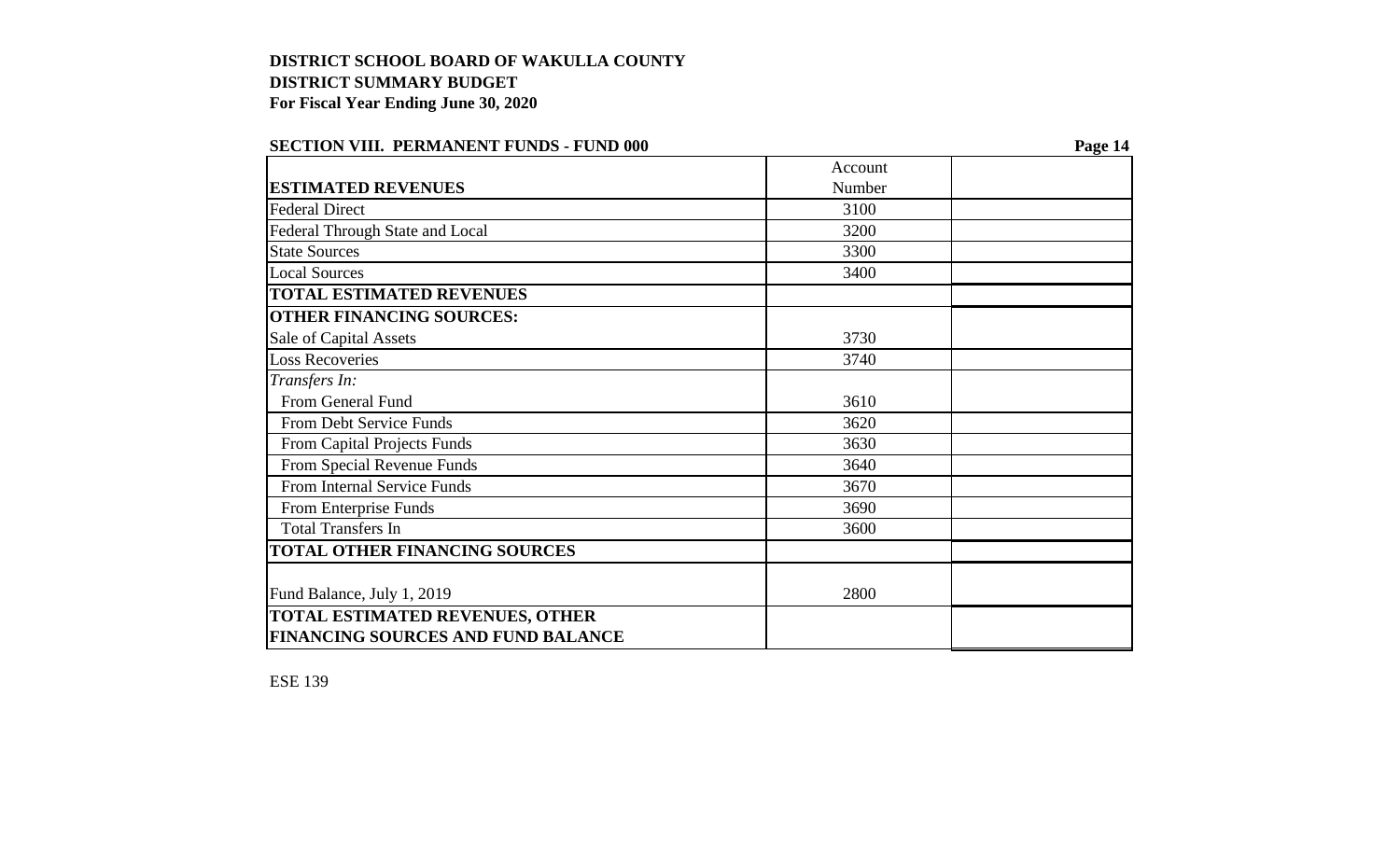#### **SECTION VIII. PERMANENT FUNDS - FUND 000 (Continued) Page 15**

|                                                                                    | Account | Totals | Salaries | <b>Employee Benefits</b> | <b>Purchased Services</b> | <b>Energy Services</b> | Materials and Supplies | Capital Outlay | Other |
|------------------------------------------------------------------------------------|---------|--------|----------|--------------------------|---------------------------|------------------------|------------------------|----------------|-------|
| <b>APPROPRIATIONS</b>                                                              | Number  |        | 100      | 200                      | 300                       | 400                    | 500                    | 600            | 700   |
| Instruction                                                                        | 5000    |        |          |                          |                           |                        |                        |                |       |
| <b>Student Support Services</b>                                                    | 6100    |        |          |                          |                           |                        |                        |                |       |
| <b>Instructional Media Services</b>                                                | 6200    |        |          |                          |                           |                        |                        |                |       |
| Instruction and Curriculum Development Services                                    | 6300    |        |          |                          |                           |                        |                        |                |       |
| <b>Instructional Staff Training Services</b>                                       | 6400    |        |          |                          |                           |                        |                        |                |       |
| <b>Instruction-Related Technology</b>                                              | 6500    |        |          |                          |                           |                        |                        |                |       |
| Board                                                                              | 7100    |        |          |                          |                           |                        |                        |                |       |
| General Administration                                                             | 7200    |        |          |                          |                           |                        |                        |                |       |
| School Administration<br>Facilities Acquisition and Construction                   | 7300    |        |          |                          |                           |                        |                        |                |       |
|                                                                                    | 7400    |        |          |                          |                           |                        |                        |                |       |
| Fiscal Services                                                                    | 7500    |        |          |                          |                           |                        |                        |                |       |
| <b>Central Services</b>                                                            | 7700    |        |          |                          |                           |                        |                        |                |       |
| <b>Student Transportation Services</b>                                             | 7800    |        |          |                          |                           |                        |                        |                |       |
| Operation of Plant<br>Maintenance of Plant                                         | 7900    |        |          |                          |                           |                        |                        |                |       |
|                                                                                    | 8100    |        |          |                          |                           |                        |                        |                |       |
| <b>Administrative Technology Services</b>                                          | 8200    |        |          |                          |                           |                        |                        |                |       |
| <b>Community Services</b>                                                          | 9100    |        |          |                          |                           |                        |                        |                |       |
| Debt Service                                                                       | 9200    |        |          |                          |                           |                        |                        |                |       |
| Other Capital Outlay                                                               | 9300    |        |          |                          |                           |                        |                        |                |       |
| <b>TOTAL APPROPRIATIONS</b>                                                        |         |        |          |                          |                           |                        |                        |                |       |
| <b>OTHER FINANCING USES:</b>                                                       |         |        |          |                          |                           |                        |                        |                |       |
| Transfers Out: (Function 9700)                                                     |         |        |          |                          |                           |                        |                        |                |       |
| To General Fund                                                                    | 910     |        |          |                          |                           |                        |                        |                |       |
| To Debt Service Funds                                                              | 920     |        |          |                          |                           |                        |                        |                |       |
| To Capital Projects Funds                                                          | 930     |        |          |                          |                           |                        |                        |                |       |
| To Special Revenue Funds                                                           | 940     |        |          |                          |                           |                        |                        |                |       |
| To Internal Service Funds                                                          | 970     |        |          |                          |                           |                        |                        |                |       |
| To Enterprise Funds                                                                | 990     |        |          |                          |                           |                        |                        |                |       |
| <b>Total Transfers Out</b>                                                         | 9700    |        |          |                          |                           |                        |                        |                |       |
| TOTAL OTHER FINANCING USES                                                         |         |        |          |                          |                           |                        |                        |                |       |
|                                                                                    |         |        |          |                          |                           |                        |                        |                |       |
| Nonspendable Fund Balance, June 30, 2020<br>Restricted Fund Balance, June 30, 2020 | 2710    |        |          |                          |                           |                        |                        |                |       |
|                                                                                    | 2720    |        |          |                          |                           |                        |                        |                |       |
| Committed Fund Balance, June 30, 2020                                              | 2730    |        |          |                          |                           |                        |                        |                |       |
| Assigned Fund Balance, June 30, 2020                                               | 2740    |        |          |                          |                           |                        |                        |                |       |
| Unassigned Fund Balance, June 30, 2020                                             | 2750    |        |          |                          |                           |                        |                        |                |       |
| <b>TOTAL ENDING FUND BALANCE</b>                                                   | 2700    |        |          |                          |                           |                        |                        |                |       |
| TOTAL APPROPRIATIONS, OTHER FINANCING<br><b>USES AND FUND BALANCE</b>              |         |        |          |                          |                           |                        |                        |                |       |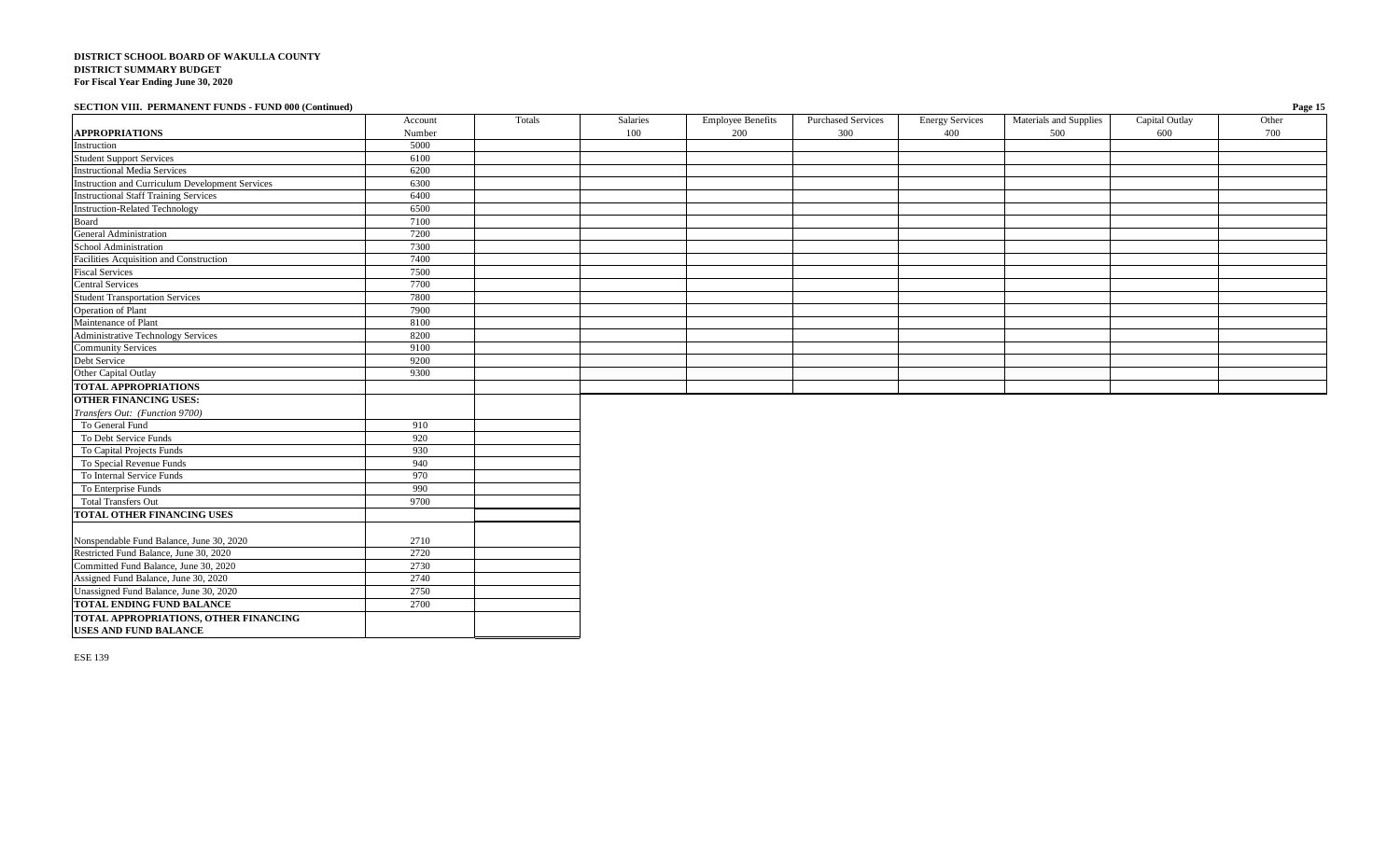| <b>SECTION IX. ENTERPRISE FUNDS</b>             |         |            |                |                |                |                |             |                  | Page 16          |
|-------------------------------------------------|---------|------------|----------------|----------------|----------------|----------------|-------------|------------------|------------------|
|                                                 |         |            | 911            | 912            | 913            | 914            | 915         | 921              | 922              |
| <b>ESTIMATED REVENUES</b>                       | Account | Totals     | Self-Insurance | Self-Insurance | Self-Insurance | Self-Insurance | <b>ARRA</b> | Other Enterprise | Other Enterprise |
|                                                 | Number  |            | Consortium     | Consortium     | Consortium     | Consortium     | Consortium  | Programs         | Programs         |
| <b>OPERATING REVENUES:</b>                      |         |            |                |                |                |                |             |                  |                  |
| Charges for Services                            | 3481    | 105,450.00 |                |                |                |                |             | 105,450.00       |                  |
| Charges for Sales                               | 3482    |            |                |                |                |                |             |                  |                  |
| Premium Revenue                                 | 3484    |            |                |                |                |                |             |                  |                  |
| Other Operating Revenues                        | 3489    |            |                |                |                |                |             |                  |                  |
| <b>Total Operating Revenues</b>                 |         | 105,450.00 |                |                |                |                |             | 105,450.00       |                  |
| <b>NONOPERATING REVENUES:</b>                   |         |            |                |                |                |                |             |                  |                  |
| Investment Income                               | 3430    |            |                |                |                |                |             |                  |                  |
| Gifts, Grants and Bequests                      | 3440    |            |                |                |                |                |             |                  |                  |
| Other Miscellaneous Local Sources               | 3495    |            |                |                |                |                |             |                  |                  |
| <b>Loss Recoveries</b>                          | 3740    |            |                |                |                |                |             |                  |                  |
| Gain on Disposition of Assets                   | 3780    |            |                |                |                |                |             |                  |                  |
| <b>Total Nonoperating Revenues</b>              |         |            |                |                |                |                |             |                  |                  |
| Transfers In:                                   |         |            |                |                |                |                |             |                  |                  |
| From General Fund                               | 3610    |            |                |                |                |                |             |                  |                  |
| From Debt Service Funds                         | 3620    |            |                |                |                |                |             |                  |                  |
| From Capital Projects Funds                     | 3630    |            |                |                |                |                |             |                  |                  |
| From Special Revenue Funds                      | 3640    |            |                |                |                |                |             |                  |                  |
| Interfund (Enterprise Funds Only)               | 3650    |            |                |                |                |                |             |                  |                  |
| From Permanent Funds                            | 3660    |            |                |                |                |                |             |                  |                  |
| From Internal Service Funds                     | 3670    |            |                |                |                |                |             |                  |                  |
| <b>Total Transfers In</b>                       | 3600    |            |                |                |                |                |             |                  |                  |
| Net Position, July 1, 2019                      | 2880    | 16,270.80  |                |                |                |                |             | 16,270.80        |                  |
| TOTAL OPERATING REVENUES, NONOPERATING          |         |            |                |                |                |                |             |                  |                  |
| REVENUES, TRANSFERS IN AND NET POSITION         |         | 121,720.80 |                |                |                |                |             | 121,720.80       |                  |
|                                                 |         |            |                |                |                |                |             |                  |                  |
| <b>ESTIMATED EXPENSES</b>                       | Object  |            |                |                |                |                |             |                  |                  |
|                                                 |         |            |                |                |                |                |             |                  |                  |
| <b>OPERATING EXPENSES:</b> (Function 9900)      |         |            |                |                |                |                |             |                  |                  |
| Salaries                                        | 100     |            |                |                |                |                |             |                  |                  |
| <b>Employee Benefits</b>                        | 200     |            |                |                |                |                |             |                  |                  |
| <b>Purchased Services</b>                       | 300     | 105,450.00 |                |                |                |                |             | 105,450.00       |                  |
| <b>Energy Services</b>                          | 400     |            |                |                |                |                |             |                  |                  |
| Materials and Supplies                          | 500     |            |                |                |                |                |             |                  |                  |
| Capital Outlay                                  | 600     |            |                |                |                |                |             |                  |                  |
| Other (including Depreciation)                  | 700     |            |                |                |                |                |             |                  |                  |
| <b>Total Operating Expenses</b>                 |         | 105,450.00 |                |                |                |                |             | 105,450.00       |                  |
| <b>NONOPERATING EXPENSES:</b> (Function 9900)   |         |            |                |                |                |                |             |                  |                  |
| Interest                                        | 720     |            |                |                |                |                |             |                  |                  |
| Loss on Disposition of Assets                   | 810     |            |                |                |                |                |             |                  |                  |
| <b>Total Nonoperating Expenses</b>              |         |            |                |                |                |                |             |                  |                  |
| Transfers Out: (Function 9700)                  |         |            |                |                |                |                |             |                  |                  |
| To General Fund                                 | 910     |            |                |                |                |                |             |                  |                  |
| To Debt Service Funds                           | 920     |            |                |                |                |                |             |                  |                  |
| To Capital Projects Funds                       | 930     |            |                |                |                |                |             |                  |                  |
| To Special Revenue Funds                        | 940     |            |                |                |                |                |             |                  |                  |
| Interfund Transfers (Enterprise Funds Only)     | 950     |            |                |                |                |                |             |                  |                  |
| To Permanent Funds                              | 960     |            |                |                |                |                |             |                  |                  |
| To Internal Service Funds                       | 970     |            |                |                |                |                |             |                  |                  |
| <b>Total Transfers Out</b>                      | 9700    |            |                |                |                |                |             |                  |                  |
| Net Position, June 30, 2020                     | 2780    | 16,270.80  |                |                |                |                |             | 16,270.80        |                  |
| TOTAL OPERATING EXPENSES, NONOPERATING          |         |            |                |                |                |                |             |                  |                  |
| <b>EXPENSES, TRANSFERS OUT AND NET POSITION</b> |         | 121,720.80 |                |                |                |                |             | 121,720.80       |                  |